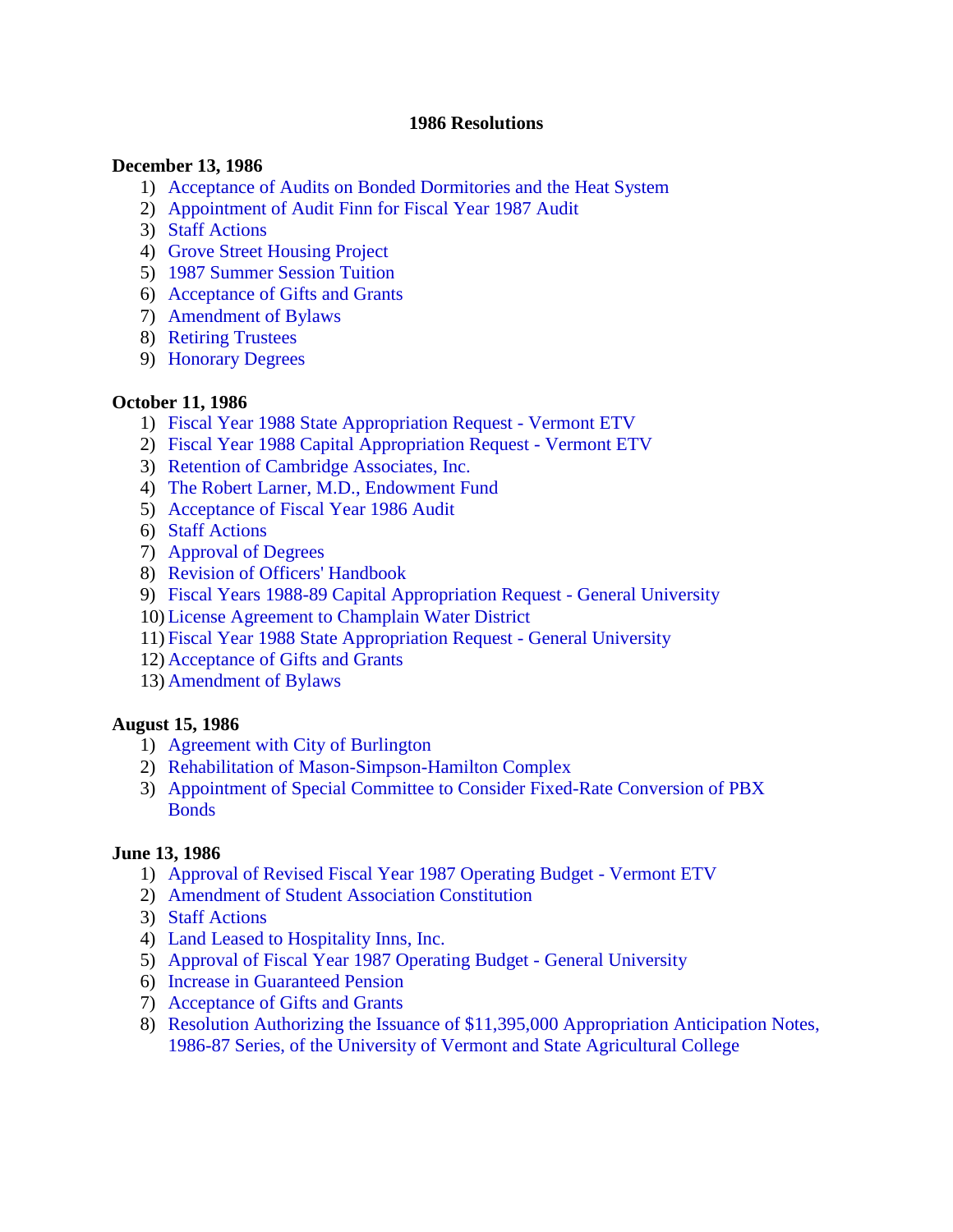### **May 3, 1986**

- 1) [Approval of Fiscal Year 1987 Operating Budget](#page-15-0) Vermont ETV
- 2) [Acceptance of Audit of Student Financial Assistance Programs for Year Ended](#page-15-0) June 30, 1985
- 3) [Staff Actions](#page-15-0)
- 4) [Authorization for President to Award Degrees at Commencement](#page-15-0)
- 5) Authorization for Construction [Renovations to Votey Engineering and New School of](#page-16-0) Business Administration Facility
- 6) [Sale of Land in Wilmington, Vermont](#page-16-0)
- 7) [Cancellation of Lease, After Division Lot 3, Town of](#page-16-0) Bethel
- 8) [University Road Sewer Main License Agreement for 64 East Avenue](#page-17-0)
- 9) [Pease Mountain Pedestrian Easement, Town of Charlotte](#page-18-0)
- 10)Budget Premises for Fiscal Year 1987 [General University and Morgan Horse](#page-18-0) Farm
- 11) [Tuition and Fees for Fiscal Year 1987](#page-18-0)
- 12)[Changes in Fees for Fiscal Year 1987](#page-19-0)
- 13)[Room and Meal Plan Rates for Fiscal Year 1987](#page-19-0)
- 14) [Addition of Investment Option to Retirement Plan](#page-19-0)
- 15) [Acceptance of Gifts and Grants](#page-19-0)
- 16) [Honorary Degrees](#page-19-0)
- 17)[Resignation of Phyllis Burke Davis](#page-19-0)

## **March 8, 1986**

- 1) [Staff Actions](#page-21-0)
- 2) [Approval of](#page-21-0) Degrees
- 3) [Revision of Section 232 of](#page-21-0) Officers' Handbook
- 4) [Revision of Section 152.3b](#page-21-0) of Officers' Handbook
- 5) Revision of Sections 222, 231, [531, and 631 of Officers' Handbook](#page-21-0)
- 6) [Proposal for the Department of Microbiology](#page-21-0)
- 7) [Proposal for Degree of Master of Social Work](#page-22-0)
- 8) [Maximum Room and Meal Plan Rates, Fiscal Year 1987](#page-22-0)
- 9) [Authorization for Checking Account](#page-22-0)
- 10) [Acceptance of Gifts and Grants](#page-22-0)
- 11) [Sale of Stocks](#page-22-0)
- 12) [Adoption of Rules of Order](#page-23-0)
- 13)[Report of the Joint Committee on Honorary Degrees](#page-23-0)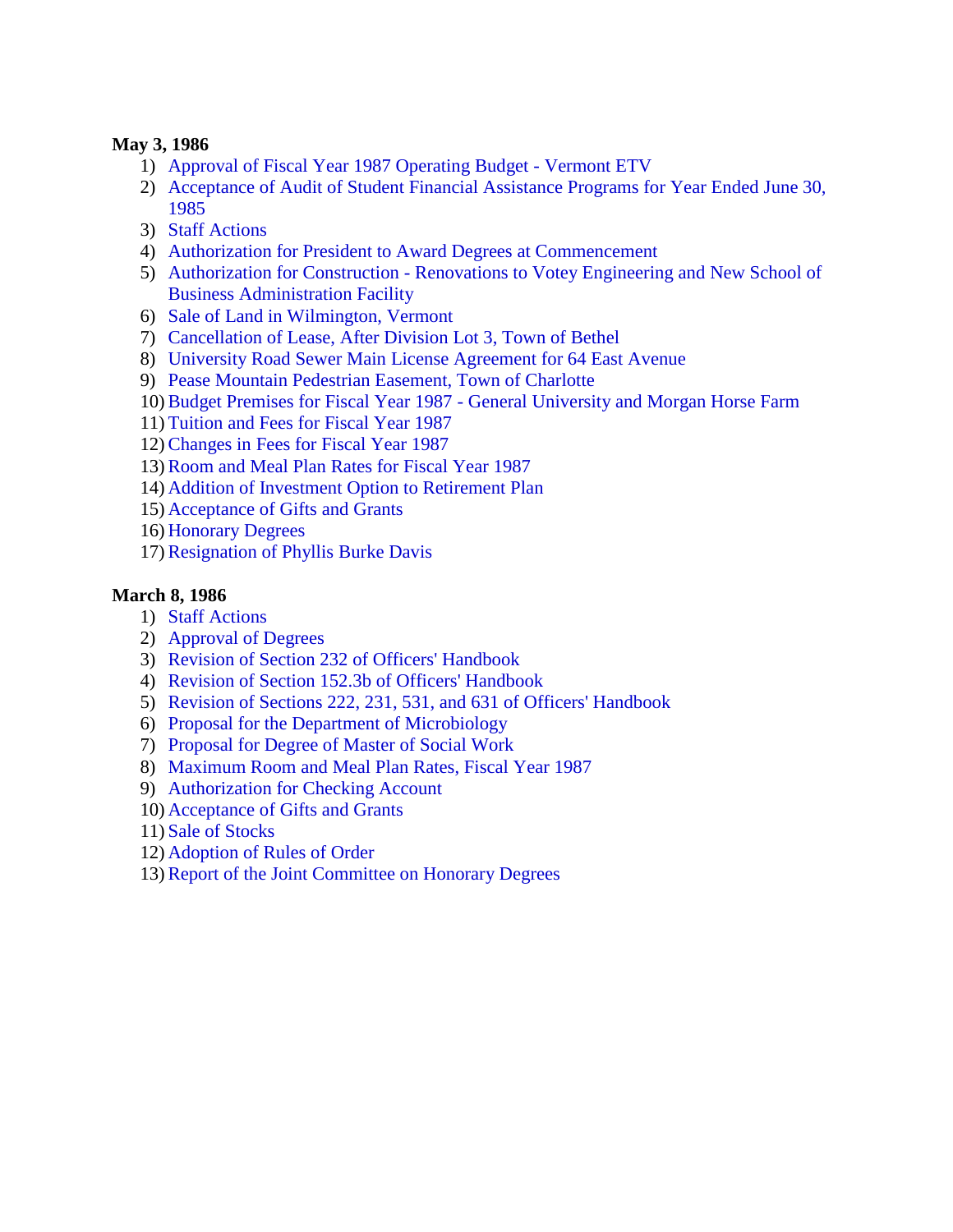## **RESOLUTIONS PRESENTED TO THE FULL BOARD**

## **December 13, 1986**

## <span id="page-2-0"></span>**AUDIT COMMITTEE**

### **Acceptance of Audits on Bonded Dormitories and the Heat System**

WHEREAS, the books and accounts of certain grants and awards made to the University of Vermont and State Agricultural College Dormitory Projects VT. CH-28 (D) as consolidated, the University of Vermont and State Agricultural College Married Student Housing Project VT. CH-41 (D), the University of Vermont and State Agricultural College Jeanne Mance Dormitory Project VT. CH-19 (H), and the University of Vermont and State Agricultural College Heat System Project VT. CH-61 (D) have been audited on behalf of the United States Government by the accounting firm of Coopers & Lybrand, Certified Public Accountants, for the fiscal year ended June 30, 1986, and the reports of said audits are published in detail in accordance with audit and reporting procedures outlined by the United States Department of Housing and Urban Development;

BE IT RESOLVED, that the Board hereby accepts such audits which have been released to the United States Department of Education.

### **Appointment of Audit Firm for Fiscal Year 1987 Audit**

RESOLVED, that the Board of Trustees enter into a contract with Coopers & Lybrand, Certified Public Accountants, One Post Office Square, Boston, Massachusetts, under the terms of their proposal dated July 11, 1986, to conduct the annual audit for the fiscal year ending June 30, 1987, for a fee not to exceed \$66,200, in keeping with the University's Bylaws and the Statutes of the State of Vermont.

### **EDUCATIONAL POLICY COMMITTEE**

### **Staff Actions**

RESOLVED, that the Board of Trustees accepts the list of staff actions and approves leaves of absence noted on pages 4 and 5 of the staff action list.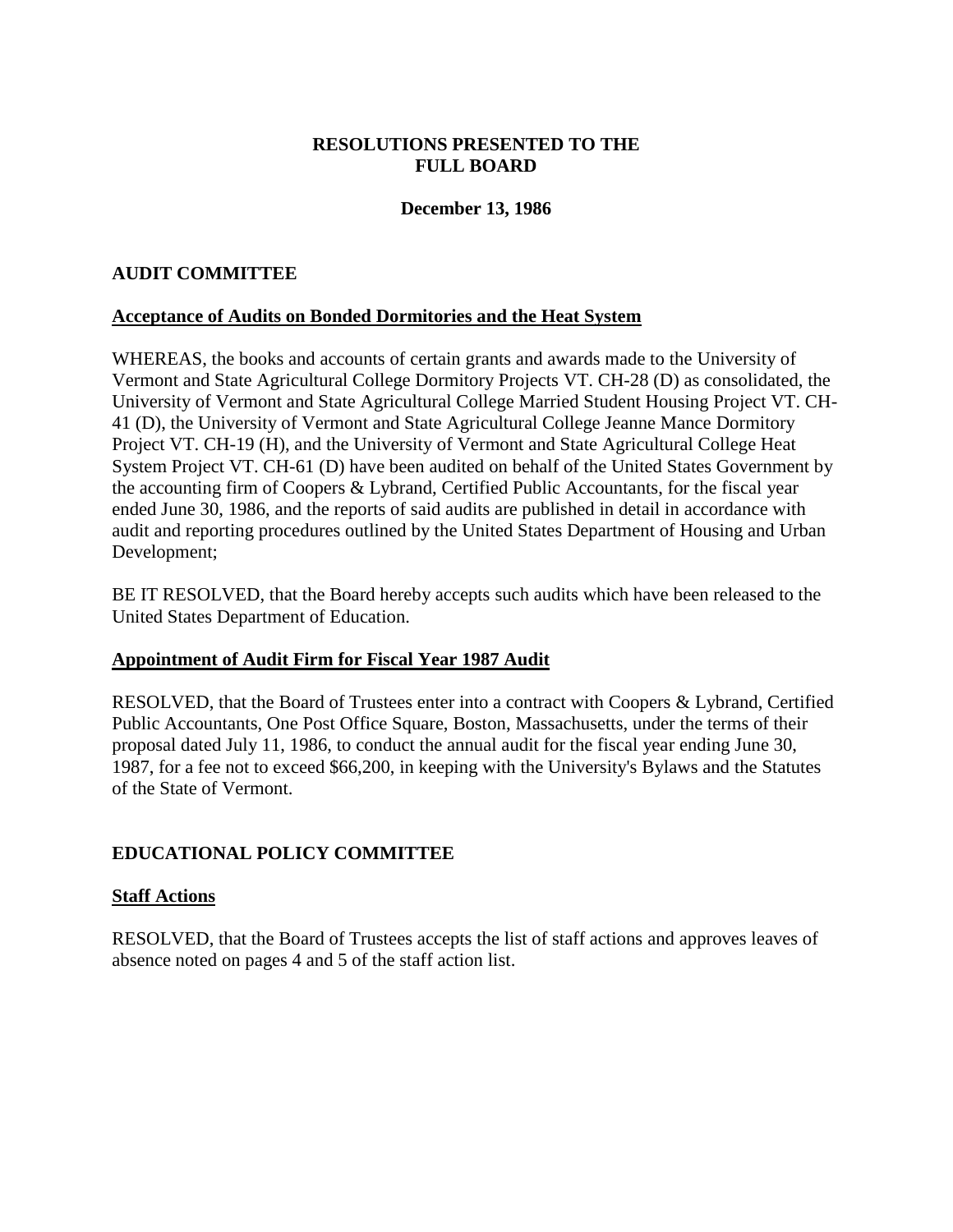# <span id="page-3-0"></span>**BUILDINGS AND GROUNDS COMMITTEE**

## **Grove Street Housing Project**

RESOLVED, that the President or Senior Vice President is authorized to negotiate a lease with THA, Inc., of Waitsfield, Vermont, and Homestead Design of Williston, Vermont, a joint venture, for 125 units on 8.25± acres of University land located on Grove Street, Burlington, Vermont, for development of rental apartment housing. The lease term shall not exceed 30 years in length and the conditions of the lease shall be acceptable to the University.

BE IT FURTHER RESOLVED, that Lattie F. Coor, President, or Ben R. Forsyth, Senior Vice President, are authorized to execute any and all instruments necessary, proper, and desirable to accomplish said lease.

## **FINANCE AND BUDGET COMMITTEE**

#### **1987 Summer Session Tuition**

RESOLVED, that the Board of Trustees hereby approves a tuition increase for the Summer Session from \$85 to \$90 per credit hour for in-state students and from \$170 to \$190 per credit hour for out-of-state students, the increases to become effective with the 1987 Summer Session.

#### **Acceptance of Gifts and Grants**

RESOLVED, that the Board of Trustees hereby accepts gifts in the amount of \$1,856,127.04 and grants in the amount of \$4,029,325.

### **FULL BOARD**

### **Amendment of Bylaws**

RESOLVED, that effective with the Board of Trustees' year beginning March 1, 1987, the Bylaws of the University of Vermont and State Agricultural College as revised and adopted by the Board of Trustees October 18, 1958, and as last amended on December 7, 1985, be amended as follows:

Article II. Meetings. The first paragraph shall be amended to read as follows:

"The annual meeting of the Board shall be held on the first Saturday in May. The Board shall hold three additional regular meetings during the ensuing Board year (ending the last day of February), the dates for which shall be determined at the annual meeting, subject to change by the Chairman in consultation with the President. Special meetings of the Board may be called at other times by the President, the Chairman of the Board, or by any three members of the Board."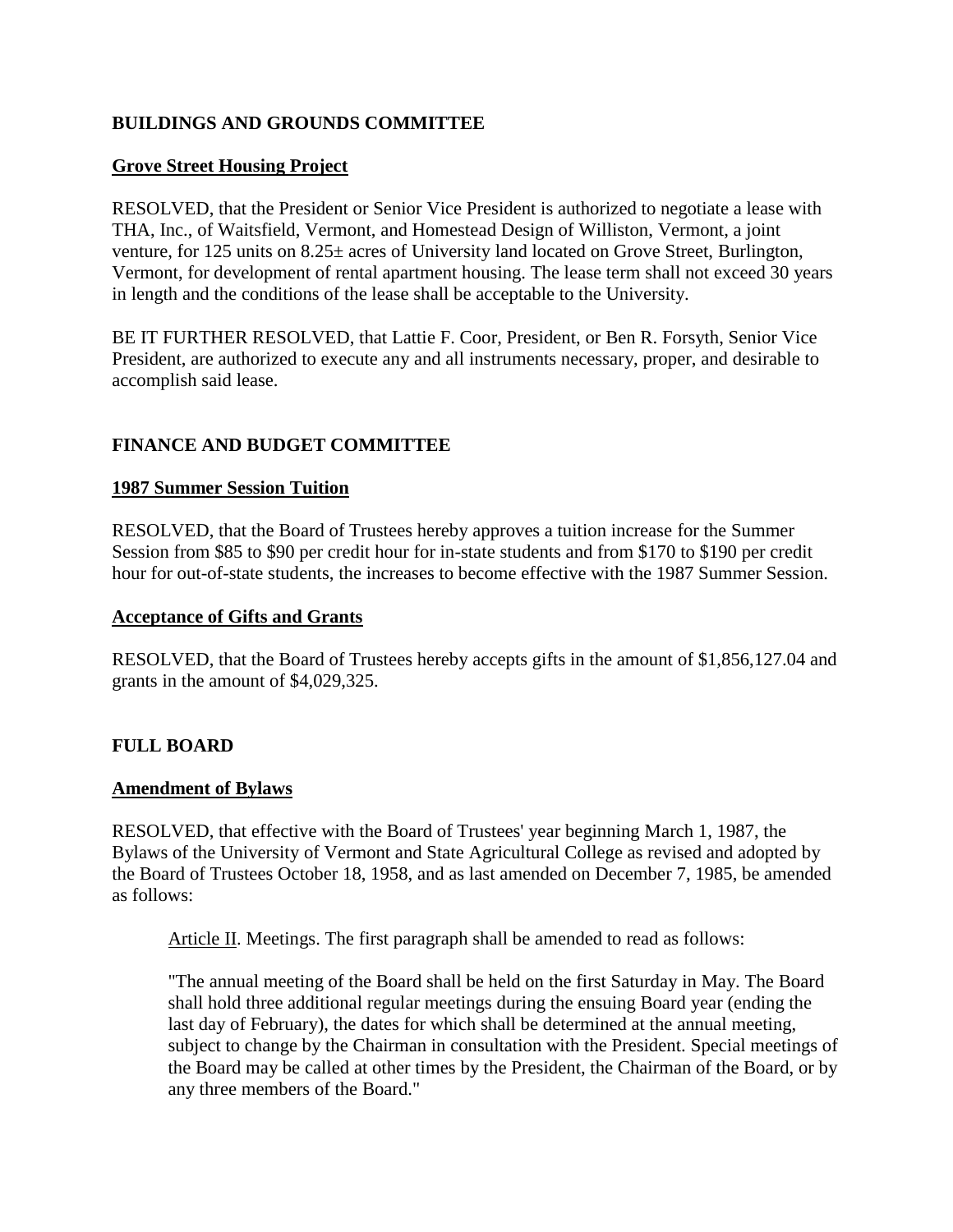<span id="page-4-0"></span>Language indicating the standard regular meeting agenda items shall be deleted.

Article V. Officers and Committees. The second paragraph shall be amended so as to read as follows:

"There shall also be an Executive Committee, an Investment Committee, an Audit Committee, a Committee on Buildings and Grounds, a Committee on Finance and Budget, a Committee on Educational Policy and Academic Personnel, a Committee on Student Activities and Athletics, a Committee on Alumni Affairs and Development, which shall be Standing Committees of the Board. Ad hoc committees and subcommittees may be established by appointment of the Board Chairman or vote of the Board."

Article VI. Election of Officers. This Article shall be amended by inserting, at the end of the first sentence, the following sentence:

"No Trustee may be initially elected Chairman of the Board unless he/she has at least two full years of their term of office remaining."

Article VII. Duties of Officers and Committees. Subparagraph (f) Executive Committee. The first paragraph shall be amended to read as follows:

"The Executive Committee shall consist of the Chairman and Vice Chairman of the Board, the President, and the Chairmen of the following three committees: Buildings and Grounds, Finance and Budget, Educational Policy and Academic Personnel; and three other Trustees to be selected by the Chairman of the Board. The Chairman of the Board shall serve as Chairman."

### **Retiring Trustees**

Whereas EDWARD ADOLPH COLVIN is completing six years of distinguished service as a Trustee elected by the Vermont General Assembly; and

Whereas CHARLES ROGERS CUMMINGS has served this University with great distinction throughout his term, but particularly in this present year as Chairman on this Board; and

Whereas GLORIA CONANT DANIELS has brought the wisdom of a citizen and a legislator to the deliberations of this body; and

Whereas PHYLLIS BURKE DAVIS served so effectively until she found it necessary to resign her position as Trustee; and

Whereas ERIC STUART LIPTON actively filled the role of Trustee until he became Editor-in-Chief of the Vermont Cynic; and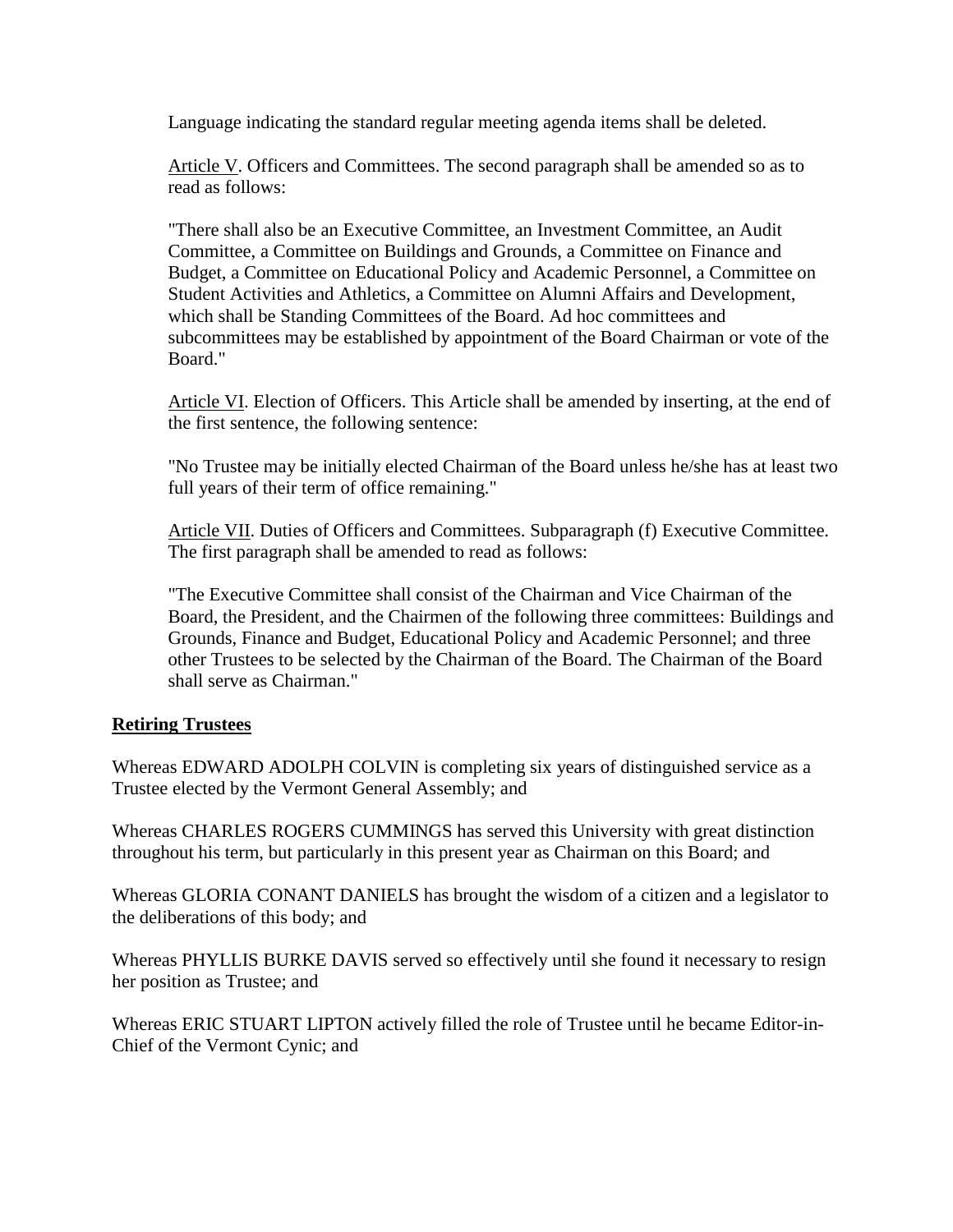<span id="page-5-0"></span>Whereas JOHN MARSH THORP, JR., is completing in a fitting way the unexpired term of Mr. Lipton; and

Whereas JOHN JAMES ZAMPIERI has given to this Board and its committees the benefits of his experience as a legislator and a public administrator;

Therefore be it resolved that this Board of Trustees expresses its appreciation, affection, and best wishes to Ed Colvin, Chuck Cummings, Gloria Daniels, Phyllis Davis, Eric Lipton, J. J. Thorp, and John Zampieri.

# **JOINT COMMITTEE ON HONORARY DEGREES**

## **Honorary Degrees**

RESOLVED, that the President be and hereby is authorized to offer and confer honorary degrees at the 1987 Commencement to those individuals recommended by the Joint Committee on Honorary Degrees.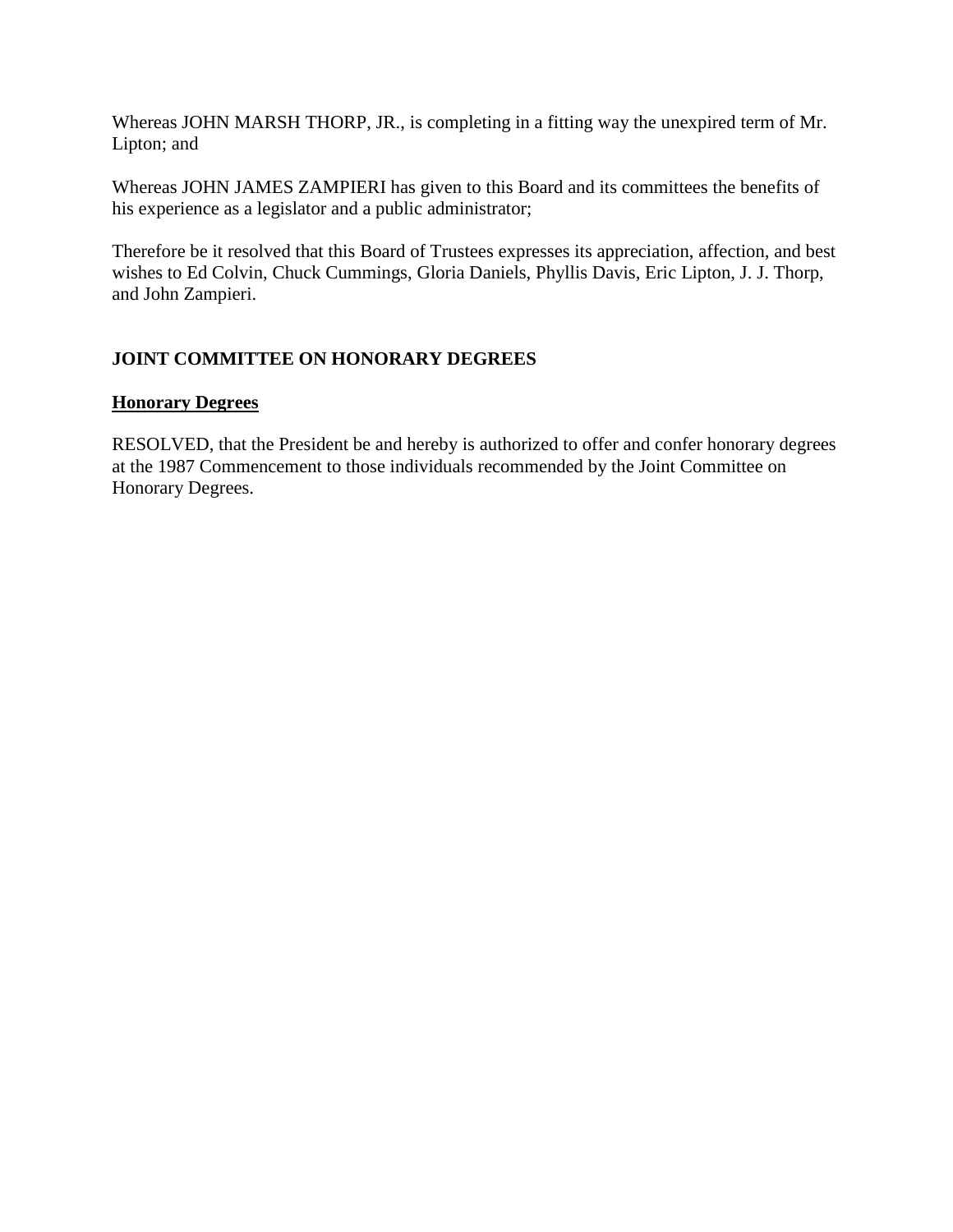## **RESOLUTIONS PRESENTED TO THE BOARD OF TRUSTEES**

## **October 11, 1986**

## <span id="page-6-0"></span>**GOVERNING BOARD OF VERMONT ETV**

### **Fiscal Year 1988 State Appropriation Request - Vermont ETV**

RESOLVED, that the President of the University and the General Manager of Vermont ETV be and hereby are authorized to request from the Governor and the Legislature of the State of Vermont an appropriation for general operations of Vermont ETV in the amount of \$1,117,000 for Fiscal Year 1988.

### **Fiscal Year 1988 Capital Appropriation Request - Vermont ETV**

RESOLVED, that the President of the University and the General Manager of Vermont ETV be and hereby are authorized to request from the Governor and the Legislature of the State of Vermont a capital appropriation of \$400,000 for Fiscal Year 1988 for transmitter equipment.

## **INVESTMENT COMMITTEE**

### **Retention of Cambridge Associates, Inc.**

BE IT RESOLVED, that the Board of Trustees authorizes the retention of Cambridge Associates, Inc., to provide research and consulting services in addition to policy review and measurement guidance in connection with the University's endowments, and that the Board further authorizes an initial annual expenditure not to exceed \$75,000 with on-going annual expenditures not to exceed \$25,000.

### **The Robert Larner, M.D., Endowment Fund**

WHEREAS, the donor has requested that the University carry his gift as a separately invested fund; and

WHEREAS, the donor has made a contribution of a \$50,000 Southern California Public Power Authority Bond, 9.5%, 7/1/2023;

BE IT RESOLVED, that the Treasurer is hereby authorized to sell the \$50,000 Southern California Public Power Authority Bond, 9.5%, 7/1/2023, and to purchase an equivalent value of mutual funds underwritten by U.S. Government guaranteed securities with the proceeds of the sale.

BE IT FURTHER RESOLVED, that the Treasurer, Gordon Paterson, is hereby authorized to execute any and all documents necessary for this purpose.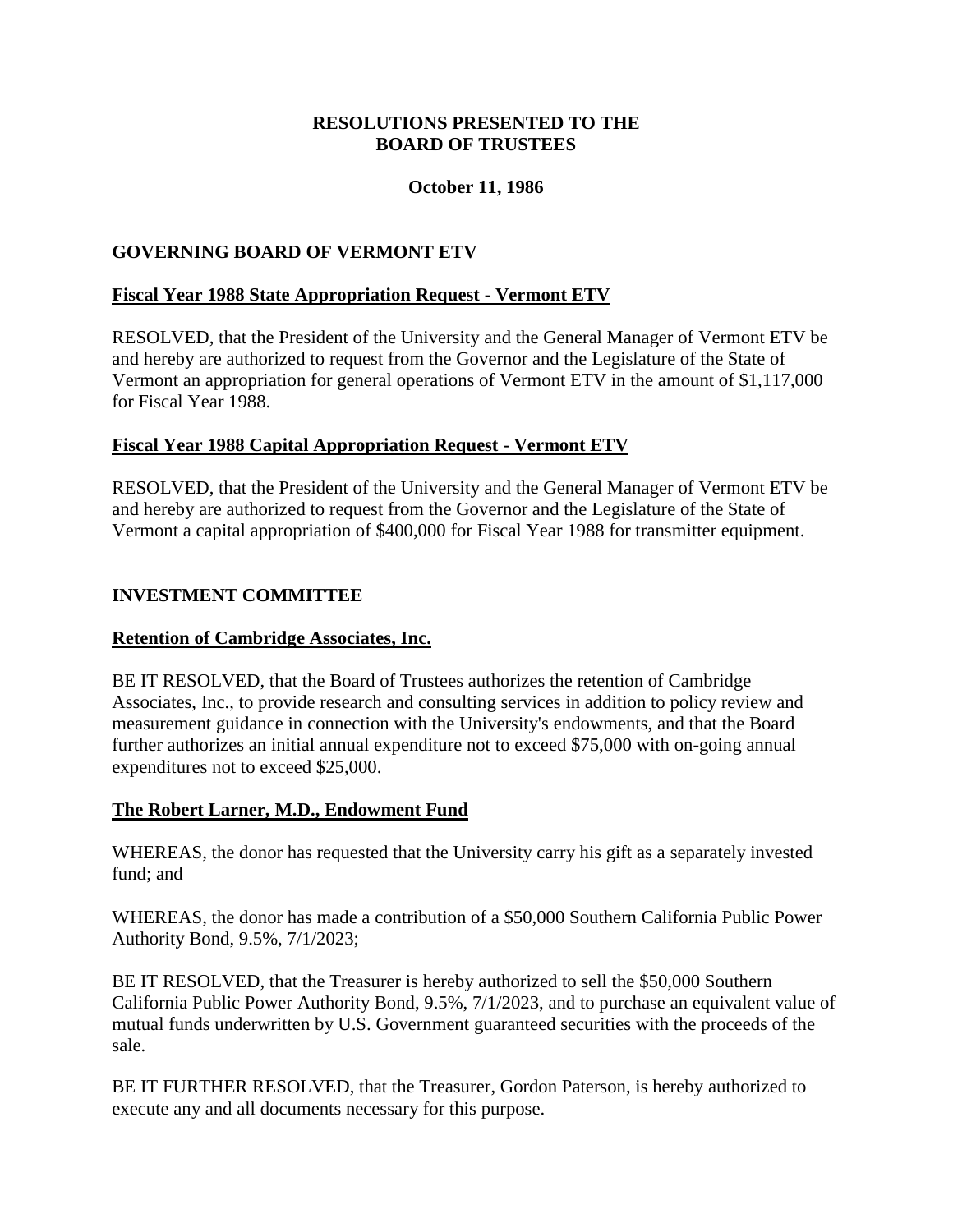## <span id="page-7-0"></span>**AUDIT COMMITTEE**

### **Acceptance of Fiscal Year 1986 Audit**

WHEREAS, the books and accounts of the University of Vermont and State Agricultural College for the Fiscal Year ended June 30, 1986, have been audited by Coopers and Lybrand, Certified Public Accountants, under the supervision of the Auditor of Accounts, State of Vermont, and the report of such audit published in detail in accordance with 16, V.S.A., Section 2281(a);

BE IT RESOLVED, that in accordance with authorization contained in the Bylaws, the Board hereby accepts such audit in lieu of the annual audit and that the same be considered as the report of the Audit Committee.

## **EDUCATIONAL POLICY COMMITTEE**

### **Staff Actions**

RESOLVED, that the Board of Trustees accepts staff actions, including full-time faculty reappointments and promotions for 1986-87 and 1987-88, and approves the leaves of absence noted on the staff action list.

### **Approval of Degrees**

RESOLVED, that the Board of Trustees approves the awarding of degrees to those students who have completed degree requirements and who have been recommended by their respective deans and approved by the Faculty Senate.

### **Revision of Officers' Handbook**

RESOLVED, that the Board of Trustees approves the revision of the Officers' Handbook as follows: The title "Vice President for Academic Affairs" in the first sentence of Section 133 be changed to "Provost" and a similar substitution be made in all other paragraphs of the Officers' Handbook where the title "Vice President for Academic Affairs" now occurs, effective July 1, 1987.

### **BUILDINGS AND GROUNDS COMMITTEE**

### **Fiscal Years 1988-89 Capital Appropriation Request - General University**

RESOLVED, that the President be and hereby is authorized to request from the Governor and the Legislature of the State of Vermont \$3,700,000 for Fiscal Year 1988 and \$3,750,000 for Fiscal Year 1989 for the following capital expenditures: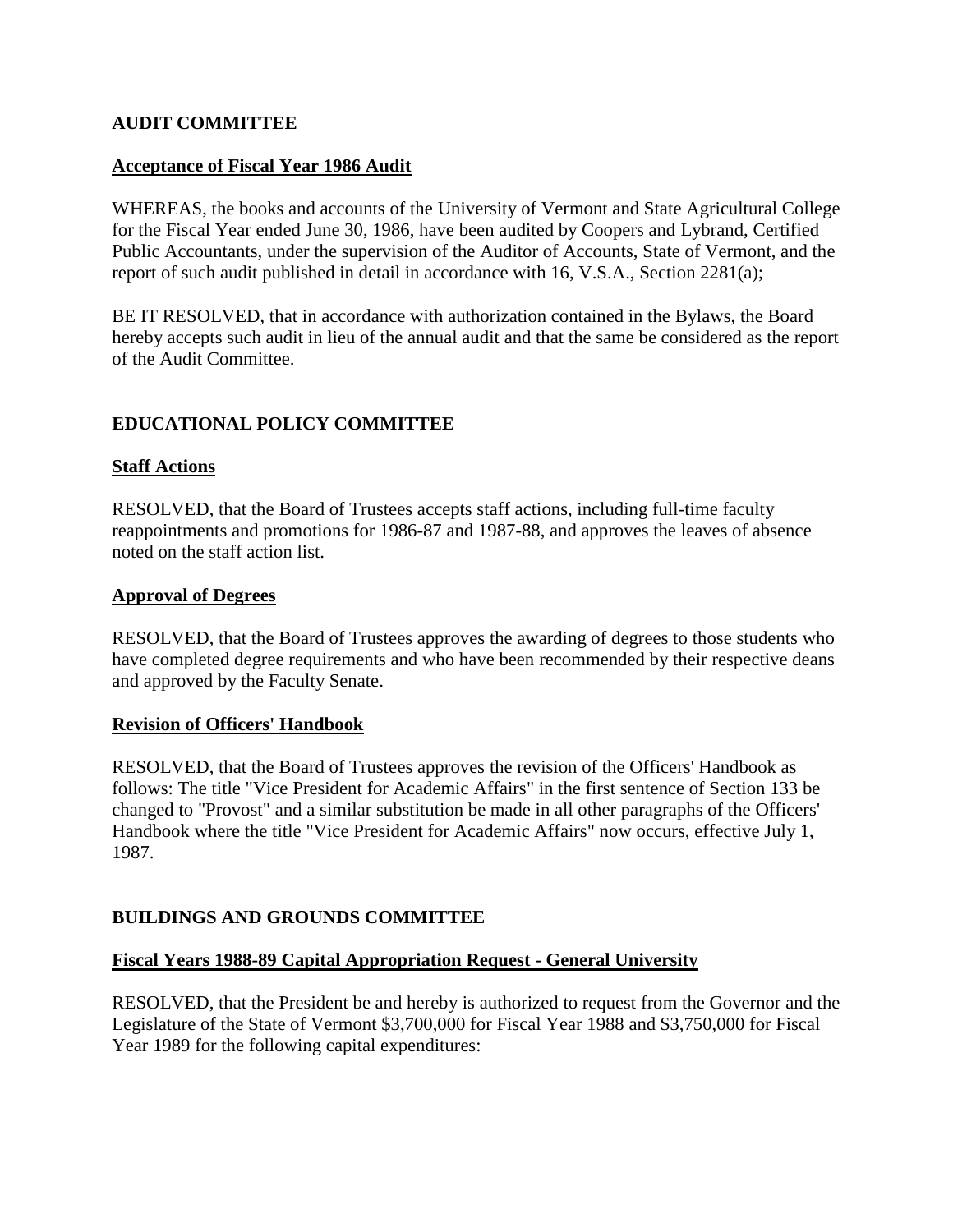<span id="page-8-0"></span>Fiscal Year 1988 (Priority Order):

|                                 | 1. Hills Agricultural Building Renovation<br>Building renovation: upgrading and replacement of | \$2,000,000 |
|---------------------------------|------------------------------------------------------------------------------------------------|-------------|
|                                 | utility, HVAC, and life safety systems                                                         |             |
|                                 | - Upgrading and retrofitting of laboratories,                                                  |             |
|                                 | classrooms, offices                                                                            |             |
|                                 | 2. Renovations to Old Mill, Phase 1                                                            | 500,000     |
|                                 | Architectural/engineering planning                                                             |             |
|                                 | - Major structural renovations                                                                 |             |
|                                 | 3. Renovations to University Farm                                                              | 200,000     |
|                                 | Roofs, fire detection, electrical rewiring/                                                    |             |
|                                 | upgrade, classroom improvements                                                                |             |
|                                 | 4. Risk Management/Life Safety/Architectural Barrier                                           | 1,000,000   |
|                                 | Compliance                                                                                     |             |
|                                 | Asbestos abatement and reinsulation, Central<br><b>Heating Plant</b>                           |             |
|                                 | Renovations and improvements to 147 S. Williams<br>$-$                                         |             |
|                                 | (Counseling and Testing/Specialized Student                                                    |             |
|                                 | Services) and 178 S. Prospect Street (Agricultural                                             |             |
|                                 | Economics)                                                                                     |             |
| Total Capital Request (FY 1988) |                                                                                                | \$3,700,000 |
|                                 | Fiscal Year 1989 (Priority Order):                                                             |             |
|                                 | 1. Renovations to Old Mill, Phase 1                                                            | \$2,500,000 |
|                                 | 2. Architectural and engineering planning for major                                            | 300,000     |
|                                 | renovations to Pomeroy. Building and Williams Science<br>Hall                                  |             |
|                                 | 3. Security, Key System Upgrade                                                                | 350,000     |
|                                 | Replacement of outdated keying/security systems at                                             |             |
|                                 | Cook, P.F.G., Dewey, Given, Marsh Life Science, and                                            |             |
|                                 | Hills facilities                                                                               |             |
|                                 | 4. Risk Management/Life Safety/Architectural Barrier                                           | 600,000     |
|                                 | Compliance                                                                                     |             |
|                                 | Removal/replacement of underground storage tanks<br>$\overline{\phantom{0}}$                   |             |
|                                 | Renovations and improvements to 86 S. Williams                                                 |             |
|                                 | (Public Relations/Vermont Relations) and 589 Main                                              |             |
|                                 | <b>Street (Instructional Development Center) facilities</b>                                    |             |
| Total Capital Request (FY 1989) |                                                                                                | \$3,750,000 |
|                                 |                                                                                                |             |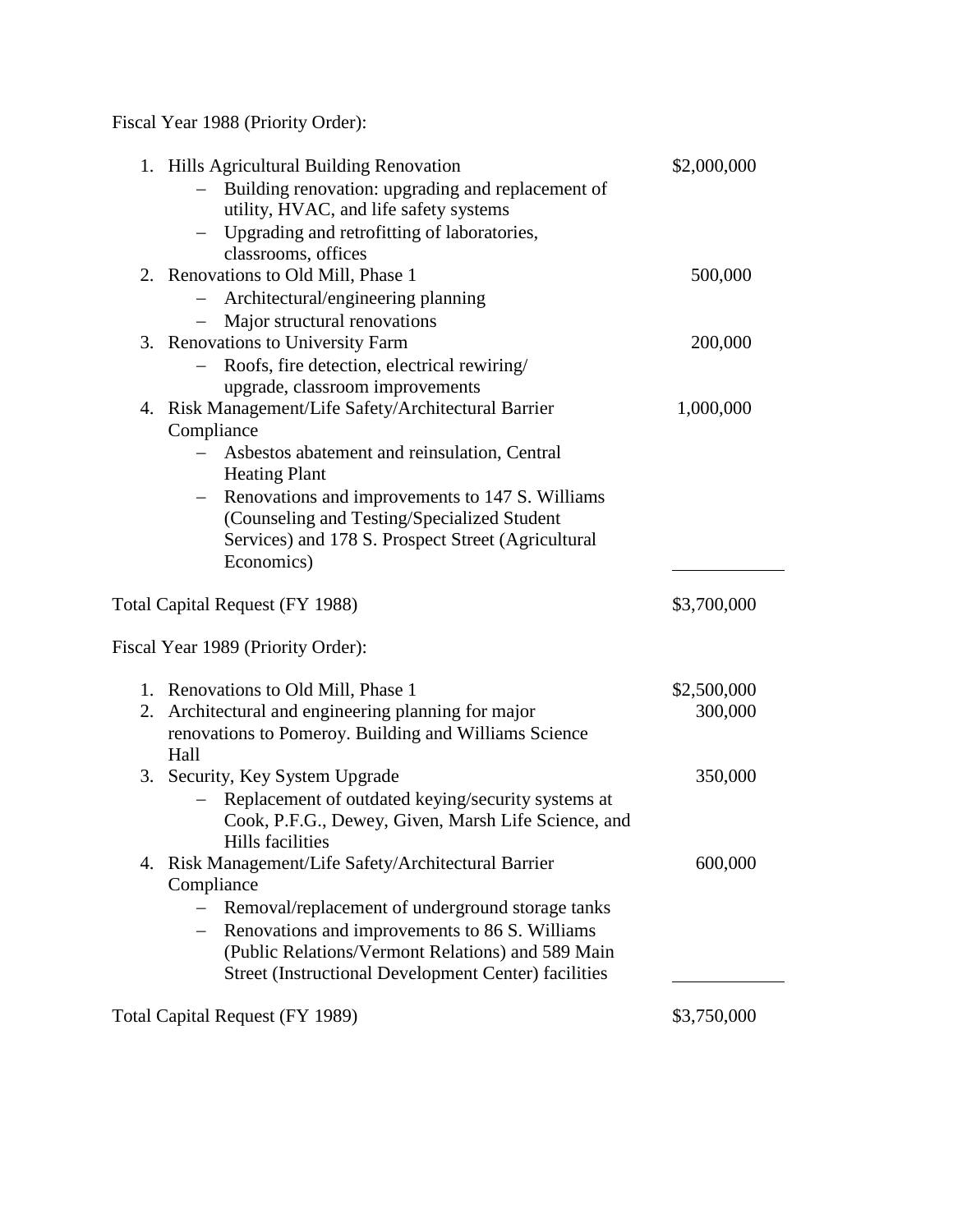## <span id="page-9-0"></span>**License Agreement to Champlain Water District**

WHEREAS, the University is owner of property in both the City of Burlington and City of South Burlington that adjoins Main Street/U.S. Route 2; and

WHEREAS, Champlain Water District desires to install, operate, and maintain a new 12" water line that would connect to an existing water line located easterly of the University; Physical Plant Building, number 622 Main Street, said water line would extend easterly of 622 Main Street, cross to the south side of Main Street easterly of the Living/Learning Complex, and continue in an easterly direction along the southerly side of Main Street to East Terrace; and

WHEREAS, the University is willing to grant a License Agreement, 30' wide, (15' either side of the installed 12" water main), to Champlain Water District for the installation, operation, and maintenance of the 12" water main;

BE IT RESOLVED, that the Board of Trustees hereby authorizes the President or Senior Vice President to grant a License Agreement to Champlain Water District.

BE IT FURTHER RESOLVED, that Lattie F. Coor, President, or Ben R. Forsyth, Senior Vice President, is authorized to execute any and all instruments necessary, proper, and desirable to accomplish said water line License Agreement.

# **FINANCE AND BUDGET COMMITTEE**

## **Fiscal Year 1988 State Appropriation Request - General University**

RESOLVED, that the President be and hereby is authorized to request from the Governor and the Legislature of the State of Vermont an appropriation for general operations of the University of Vermont in the amount of \$24,743,000 to support "current service" of the University, and an additional request of \$2,395,000 for program enhancements, for a total request of \$27,138,000.

BE IT FURTHER RESOLVED, that the President be and hereby is authorized to request an appropriation for general operations of the Morgan Horse Farm of \$11,250 for Fiscal Year 1988.

BE IT FURTHER RESOLVED, that the President be and hereby is authorized to request an appropriation for general support of the Extension Service County Agent Program of \$510,000 for Fiscal Year 1988.

## **Acceptance of Gifts and Grants**

RESOLVED, that the Board of Trustees hereby accepts gifts in the amount of \$3,085,561.12 and grants in the amount of \$16,672,850.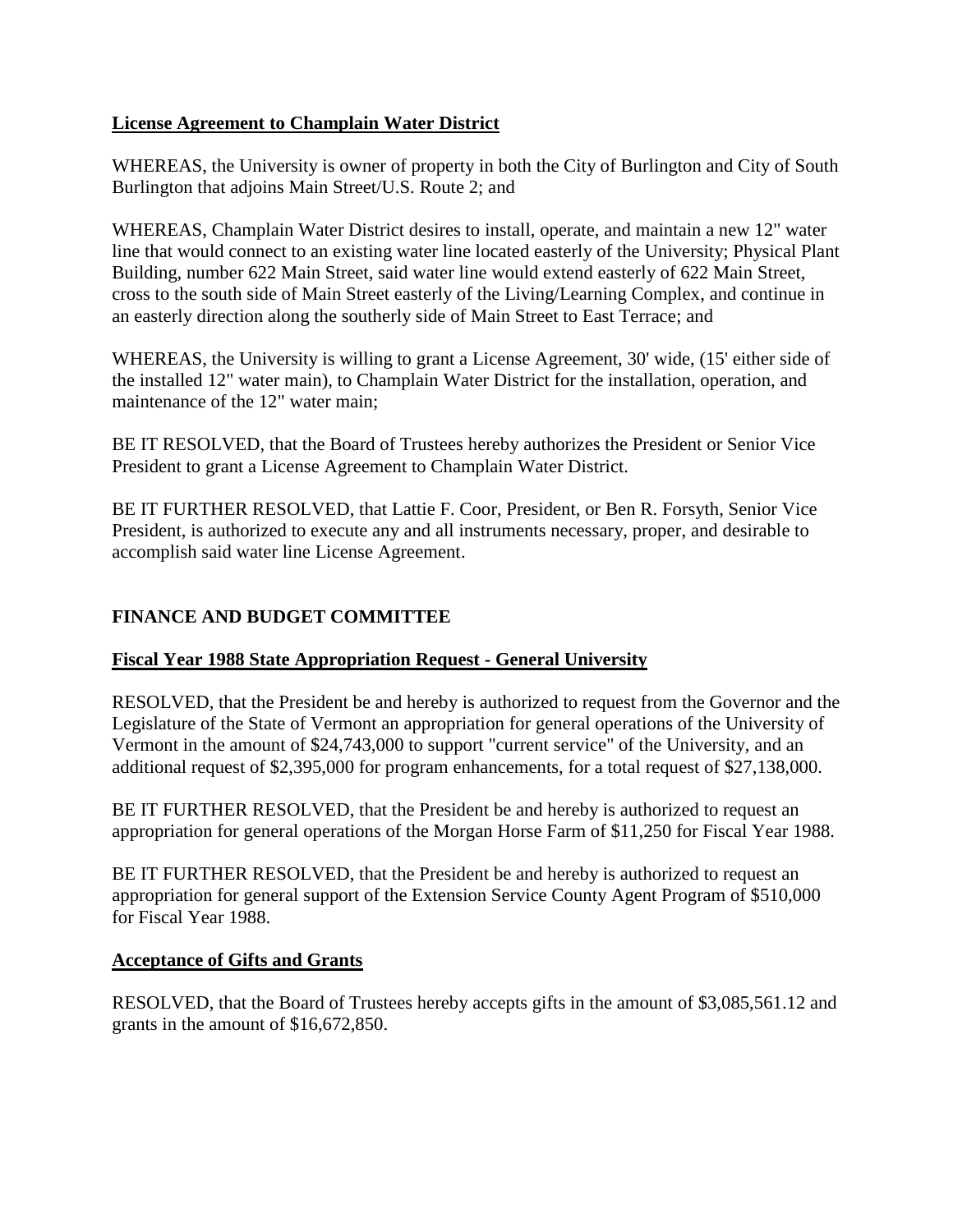## <span id="page-10-0"></span>**FULL BOARD**

# **Amendment of Bylaws**

RESOLVED, that effective July 1, 1987, the Chief Academic Officer of the University shall hereafter be entitled Provost.

FURTHER RESOLVED, that the Bylaws and all other appropriate documents of the University are hereby amended to reflect this change in title.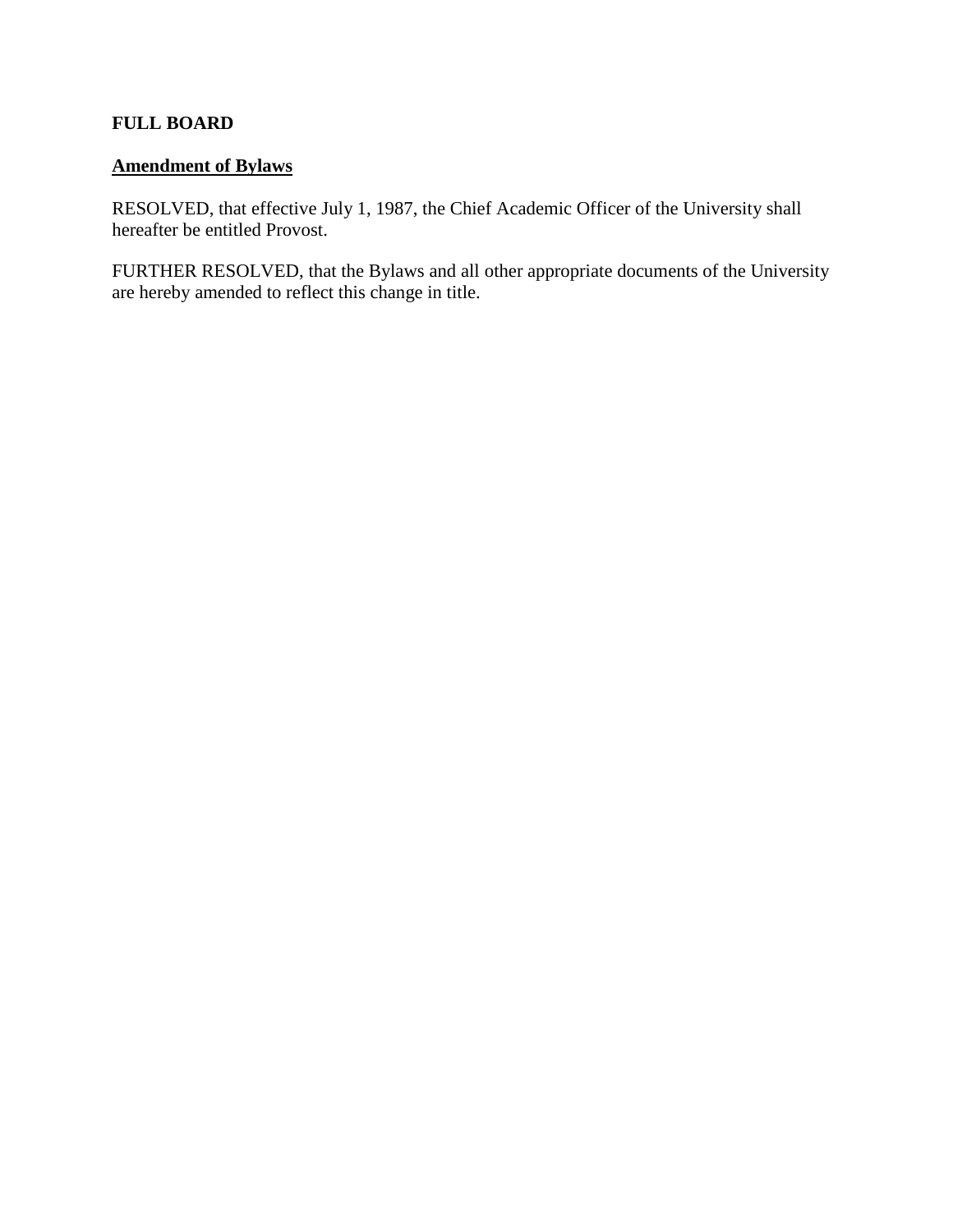### **RESOLUTIONS ADOPTED BY THE BOARD OF TRUSTEES**

### **August 15, 1986**

### <span id="page-11-0"></span>**Agreement with City of Burlington**

RESOLVED, that the President is hereby authorized to take the necessary and appropriate actions to enter into agreements for planning and implementation of the following:

- A. To be in full compliance with the Burlington City parking regulations, as they currently exist, within a maximum period of five years from the date of this resolution. As an interim measure, 100 additional surface parking spaces shall be created as soon as possible but not later than 18 months from the date hereof. In addition, 250 additional parking spaces shall be added as soon as possible, but not later than 30 months from the date hereof. (It being understood that if the permit process or construction restraints hinder the creation of the 250 additional parking spaces within the 30-month time frame the administration shall notify the Board of Trustees no later than the 24th month as to the reasons and, if reasonable, the Board of Trustees shall agree to an extension of time for completion of the additional parking spaces.) Notwithstanding the foregoing, if it is determined that to meet the five-year parking commitment construction of parking structures is desirable, the 30-month requirement shall be suspended pending completion of such structure(s) and full compliance within the five-year period.
- B. Taking a leadership role in the development of screening and landscaping concepts for the proposed State Improvement Project in the vicinity of the intersection of Main and South Prospect Street. It would be desirable for UVM and the City to form a project team to develop and propose to the State minimal screening and landscaping concepts for the Project.
- C. Contribute any UVM land that is determined to be necessary and reasonable for the completion of the State Improvement Project toward the cost of the City's local share of the Project cost.
- D. Prior to commencement of construction of the State Improvement Project, UVM shall work with the City to attempt to determine and utilize the most efficient means of moving vehicular and pedestrian traffic through the intersection of Main and South Prospect Streets. If it is deemed advisable to utilize the services of a traffic control officer during peak hours, prior to the completion of the intersection improvements, UVM shall fund the financial cost thereof.
- E. During the time construction of the Main Street and South Prospect Street intersection improvement is being carried out, UVM shall reopen to through traffic the roadway between South Prospect and Spear Street which runs beside the Gutterson Field House. This roadway should have an enforced maximum speed limit of 15 m.p.h. and it is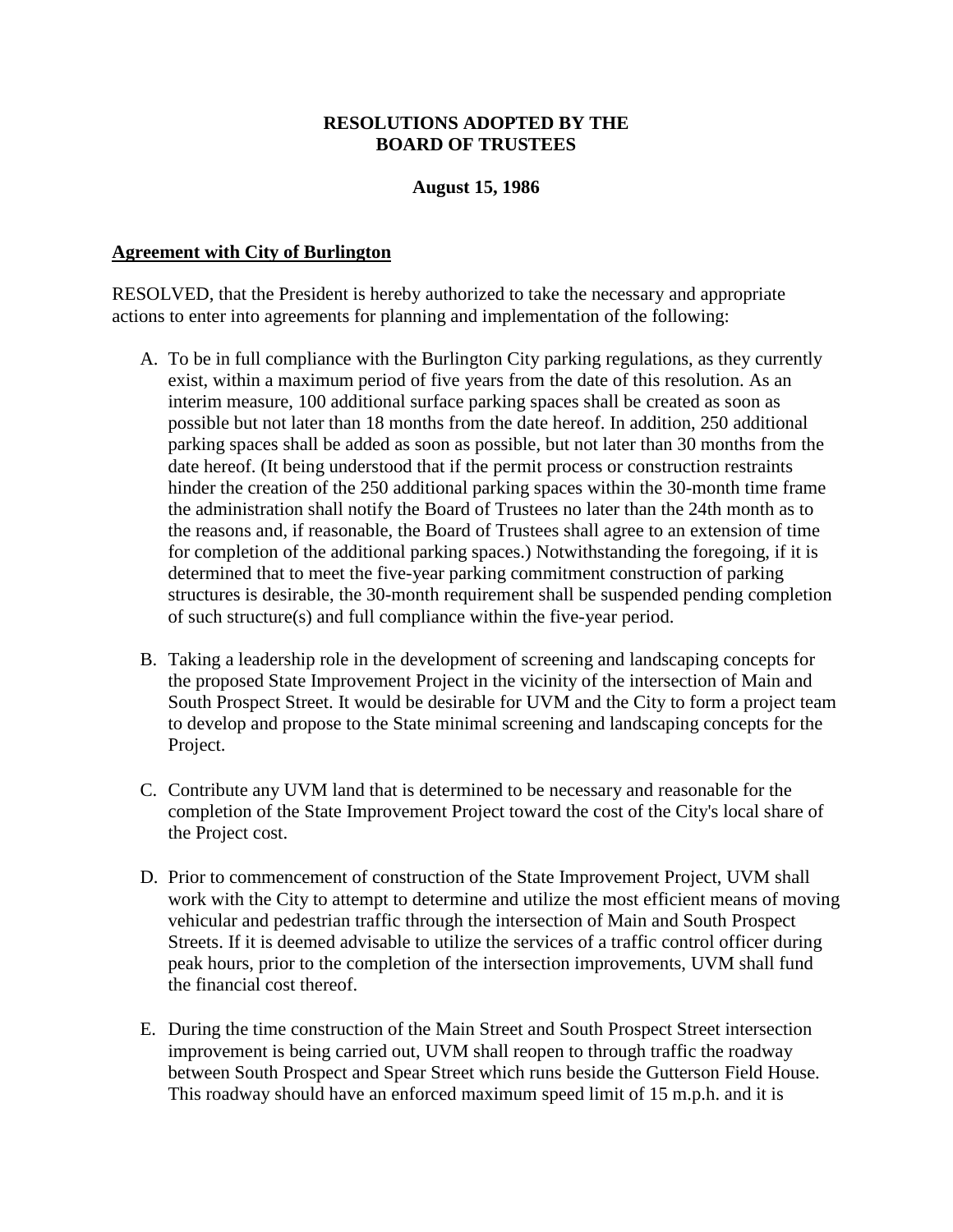<span id="page-12-0"></span>desirable that the Burlington City police and UVM Security work together to enforce appropriate motor vehicle regulations.

- F. UVM will select a developer to construct 125 units of housing on seven acres of UVM land at Grove Street provided it is a precondition of the existence of this commitment by UVM that the City will guarantee necessary zoning and other appropriate and necessary municipal permits and provide appropriate municipal services, such as water and sewer, to the site, and all final land use permits are granted to the project.
- G. As UVM currently utilizes the services of the Burlington Fire Department and due to its tax exempt status does not contribute directly to the cost of such services, UVM shall pay to the City on an annual basis \$1,300 per fire incident run by the City's firefighting apparatus, regardless of whether the run is for a real or false alarm condition and regardless of the length of time spent or the number of vehicles or firefighters assigned. Ambulance only runs shall be excluded from this calculation. The maximum annual amount for such runs shall not exceed \$150,000. In addition, UVM shall pay \$50,000 each July 1 to the City's fire department for the express purpose of improving the department's facilities or upgrading equipment. In no event shall the total University contribution for fire services exceed \$200,000 in a single year.

# **Rehabilitation of Mason-Simpson-Hamilton Complex**

RESOLVED that the President, Lattie F. Coor, Senior Vice President, Ben R. Forsyth, or Treasurer, Gordon Paterson, of the University of Vermont and State Agricultural College be and hereby are authorized to make application for a college housing loan with the United States Department of Education in the amount of \$3,500,000 and to sign and execute all instruments necessary, proper, and desirable for the making of said application.

## **Appointment of Special Committee to Consider Fixed-Rate Conversion of PBX Bonds**

(Appended to original copy of the August 15, 1986 Meeting Minutes)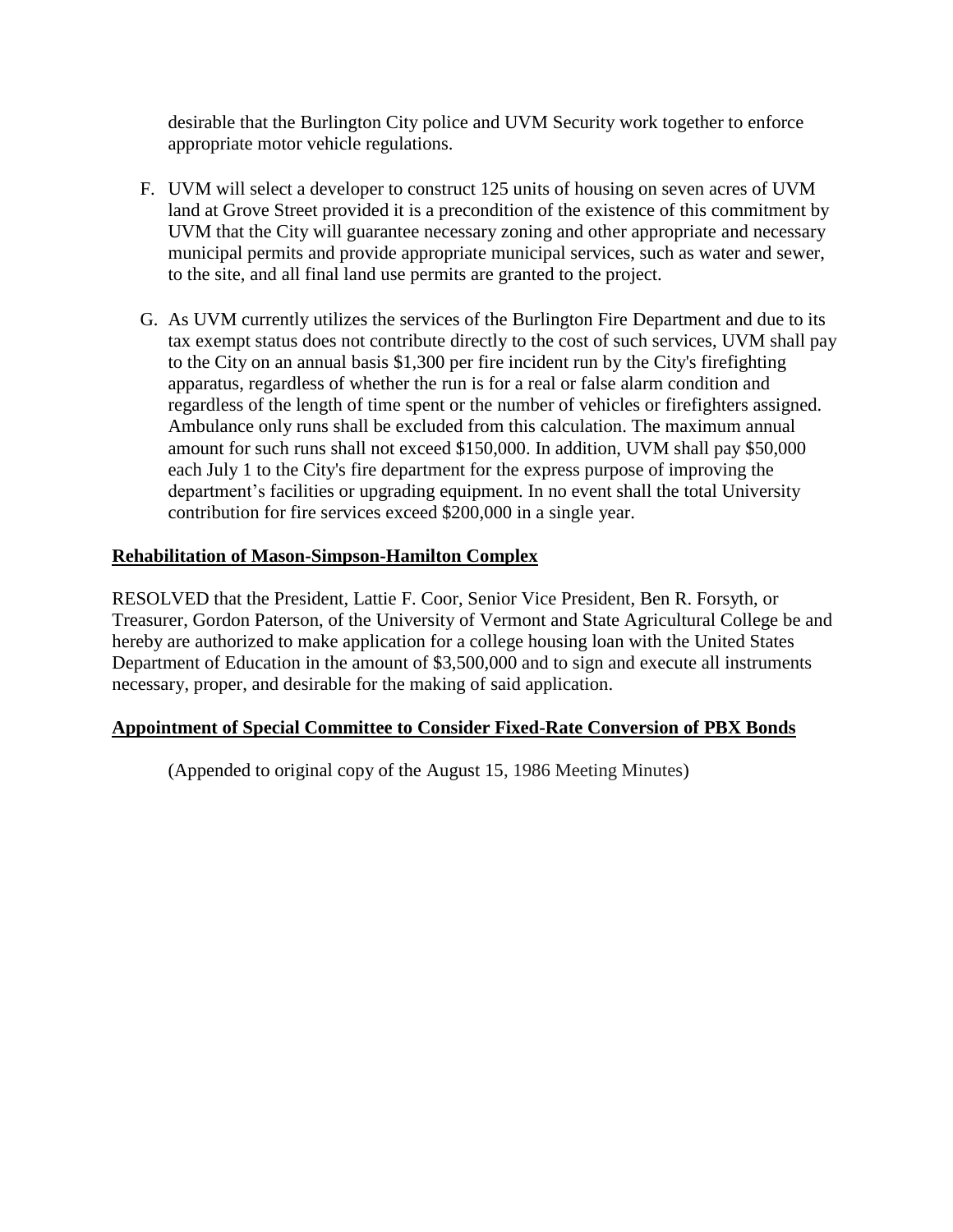## **RESOLUTIONS PRESENTED TO THE BOARD OF TRUSTEES**

## **June 13, 1986**

## <span id="page-13-0"></span>**GOVERNING BOARD OF VERMONT ETV**

## **Approval of Revised Fiscal Year 1987 Operating Budget - Vermont ETV**

RESOLVED, that, as a result of a decrease in the appropriation from the State of Vermont, the Board of Trustees approves a revised Fiscal Year 1987 operating budget for Vermont ETV in the amount of \$3,737,862.

## **STUDENT ACTIVITIES COMMITTEE**

## **Amendment of Student Association Constitution**

RESOLVED, that the Board of Trustees approves the amendments to the Student Association Constitution as presented with the exception of the sections on presidential veto and conflict of interest.

## **EDUCATIONAL POLICY COMMITTEE**

### **Staff Actions**

RESOLVED, that the Board of Trustees accepts the list of staff actions and approves the leaves of absence noted on page 3 of the staff action list.

## **BUILDINGS AND GROUNDS COMMITTEE**

### **Land Leased to Hospitality Inns, Inc.**

WHEREAS, the University is owner of property located northerly of and adjacent to property currently owned by Hospitality Inns, Inc.; and

WHEREAS, the University does not have an immediate need to use a portion of the property;

BE IT RESOLVED, that the Board of Trustees hereby authorizes the President or Senior Vice President to lease a five (5) acre unimproved parcel of land located northerly of and adjacent to property currently owned by Hospitality Inns, Inc.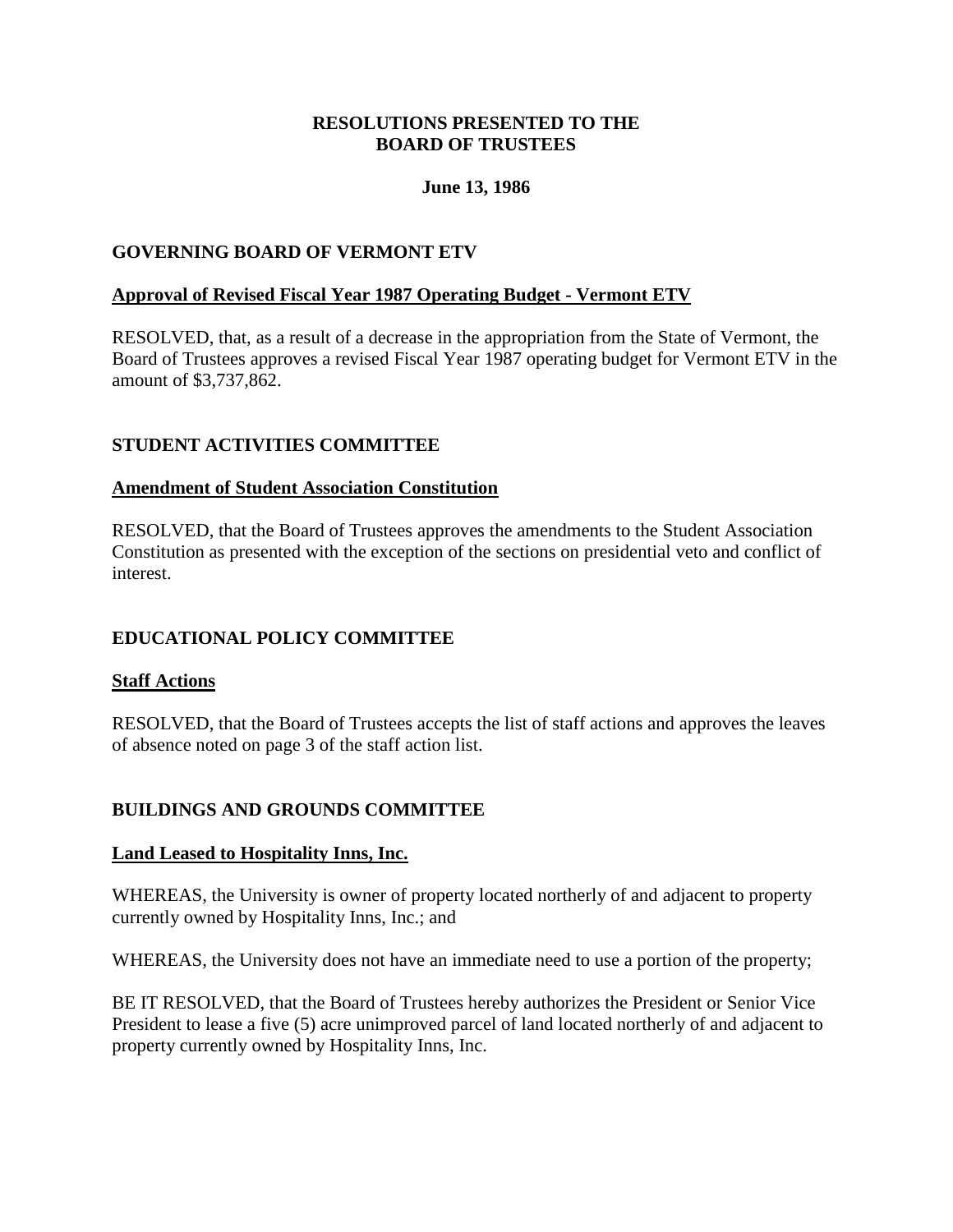<span id="page-14-0"></span>BE IT FURTHER RESOLVED, that Lattie F. Coor, President, or Ben R. Forsyth, Senior Vice President, are authorized to execute any and all instruments necessary, proper, and desirable to accomplish said lease.

# **FINANCE AND BUDGET COMMITTEE**

# **Approval of Fiscal Year 1987 Operating Budget - General University**

RESOLVED, that the Board of Trustees hereby approves the recommended General Fund base operating budget for Fiscal Year 1987 in the amount of \$88,041,527 and an estimated total University budget of \$169,599,305.

## **Increase in Guaranteed Pension**

RESOLVED, that the minimum total retirement income under the University supplementary pension plan be \$10,800 for retirees and \$5,400 for surviving spouses of retirees, effective July 1, 1986.

In the future, beginning July 1, 1987, automatic annual adjustments will be made to the minimum income level at the rate of increase of the Consumer Price Index, but limited to a minimum of 3 percent and a maximum of 7 percent.

## **Acceptance of Gifts and Grants**

RESOLVED, that the Board of Trustees hereby accepts gifts in the amount of \$579,277.27 and grants in the amount of \$2,999,506.

## **Resolution Authorizing the Issuance of \$11,395,000 Appropriation Anticipation Notes, 1986-87 Series, of the University of Vermont and State Agricultural College**

(Refer to Appendix C of the June 13, 1986 Meeting Minutes)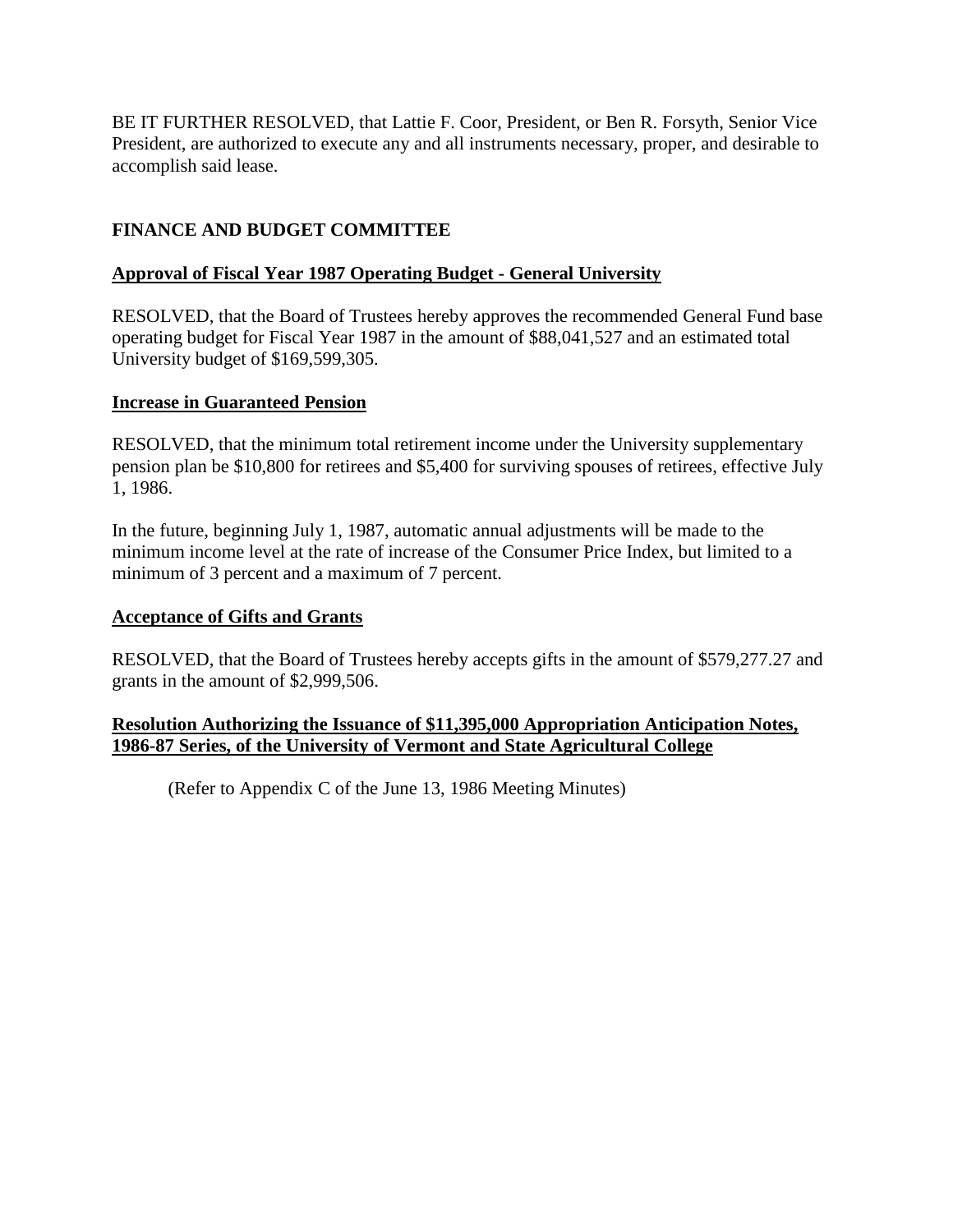## **RESOLUTIONS PRESENTED TO THE BOARD OF TRUSTEES**

## **May 3, 1986**

## <span id="page-15-0"></span>**GOVERNING BOARD OF VERMONT ETV**

### **Approval of Fiscal Year 1987 Operating Budget - Vermont ETV**

RESOLVED, that the Board of Trustees approves the Fiscal Year 1987 operating budget of Vermont ETV in the amount of \$3,787,862.

### **AUDIT COMMITTEE**

## **Acceptance of Audit of Student Financial Assistance Programs for Year Ended June 30, 1985**

WHEREAS, the books and accounts of certain grants and awards made to the University of Vermont and State Agricultural College, and specifically those grants and awards which are the Student Financial Assistance Programs, for the fiscal year ended June 30, 1985, have been audited on behalf of the United States Government by the Office of Internal Audit of the University of Vermont, and the reports of said audit are published in detail in accordance with audit and reporting procedures outlined by the United States Department of Education;

BE IT RESOLVED, that the Board of Trustees hereby accepts such audit which has been released to the Regional Inspector General for Audit of the United States Department of Education.

## **EDUCATIONAL POLICY COMMITTEE**

### **Staff Actions**

RESOLVED, that the Board of Trustees receives the list of staff actions (including retirements and reassignments to active service of emeriti faculty effective the end of 1985-86) and approves leaves of absence noted on pages 3 and 4 of the staff action list.

#### **Authorization for President to Award Degrees at Commencement**

RESOLVED, that the Board of Trustees authorizes the President to award degrees in course at the Associate, Bachelor's, Master's, Doctoral, and Fifth-Year Certificate level to the students of the University of Vermont who, on or before May 23, 1986, are certified by the Deans and recommended by the Faculty Senate for their appropriate degree. The list of names of the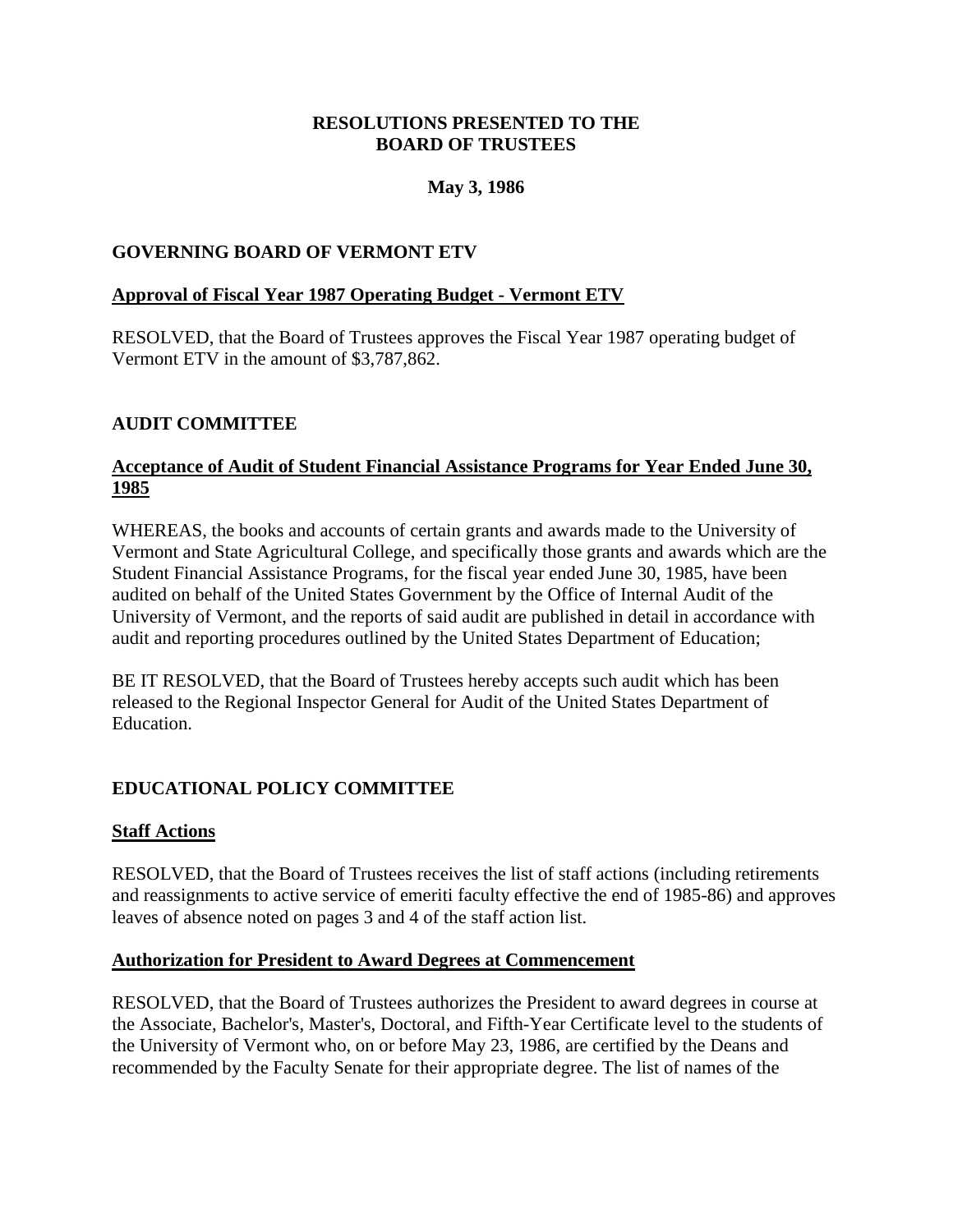<span id="page-16-0"></span>students to whom these degrees are awarded shall be recorded as part of the permanent minutes of the June meeting of the Board.

# **BUILDINGS AND GROUNDS COMMITTEE**

# **Authorization for Construction – Renovations to Votey Engineering and New School of Business**

RESOLVED, that the President, or his designee, be authorized to perform all and whatever acts he may deem appropriate and necessary for the proposed construction of the School of Business Administration Facility and the renovations to Votey Engineering on the main campus of the University of Vermont and State Agricultural College in Burlington; and

- 1. To establish a line of credit at a local lending institution, said line of credit not to exceed \$1,000,000 at an interest rate not to exceed nine percent, and for a period no longer than two years, for the sole purpose of providing temporary funds to meet costs related to construction of the School of Business Administration Facility if permanent funds from sources previously authorized by this Board are not yet available;
- 2. To execute on behalf of the University of Vermont and State Agricultural College any and all documents deemed by the President to be necessary and appropriate for commencing construction, said documents to include but not be limited to the construction management contract and required borrowing if funds. A construction contract executed according to this resolution shall not authorize total project costs exceeding \$6,200,000.

## **Sale of Land in Wilmington, Vermont**

WHEREAS, the University has received a gift of land from Harold W. and Mary F. Jenkins and designated as Lot A-2 and Lot B-107 of the Chimney Hill Subdivision located in the town of Wilmington, Vermont; and

WHEREAS, the University has no educational need for this property;

BE IT RESOLVED, that the Board of Trustees hereby authorizes the President, Senior Vice President, or Treasurer to sell the property known as Lot A-2 and Lot B-107 located in the Chimney Hill Subdivision, Wilmington, Vermont.

BE IT FURTHER RESOLVED, that Lattie F. Coor, President; Ben R. Forsyth, Senior Vice President; or Gordon Paterson, Treasurer, are authorized to execute any and all instruments necessary, proper, and desirable to accomplish said sale.

# **Cancellation of Lease, After Division Lot 3, Town of Bethel**

WHEREAS, James A. and Clara B. Abbott are owners of the leasehold interest in 33.3 acres of After Division Lot 3, Town of Bethel, Vermont, that is leased from the University for an annual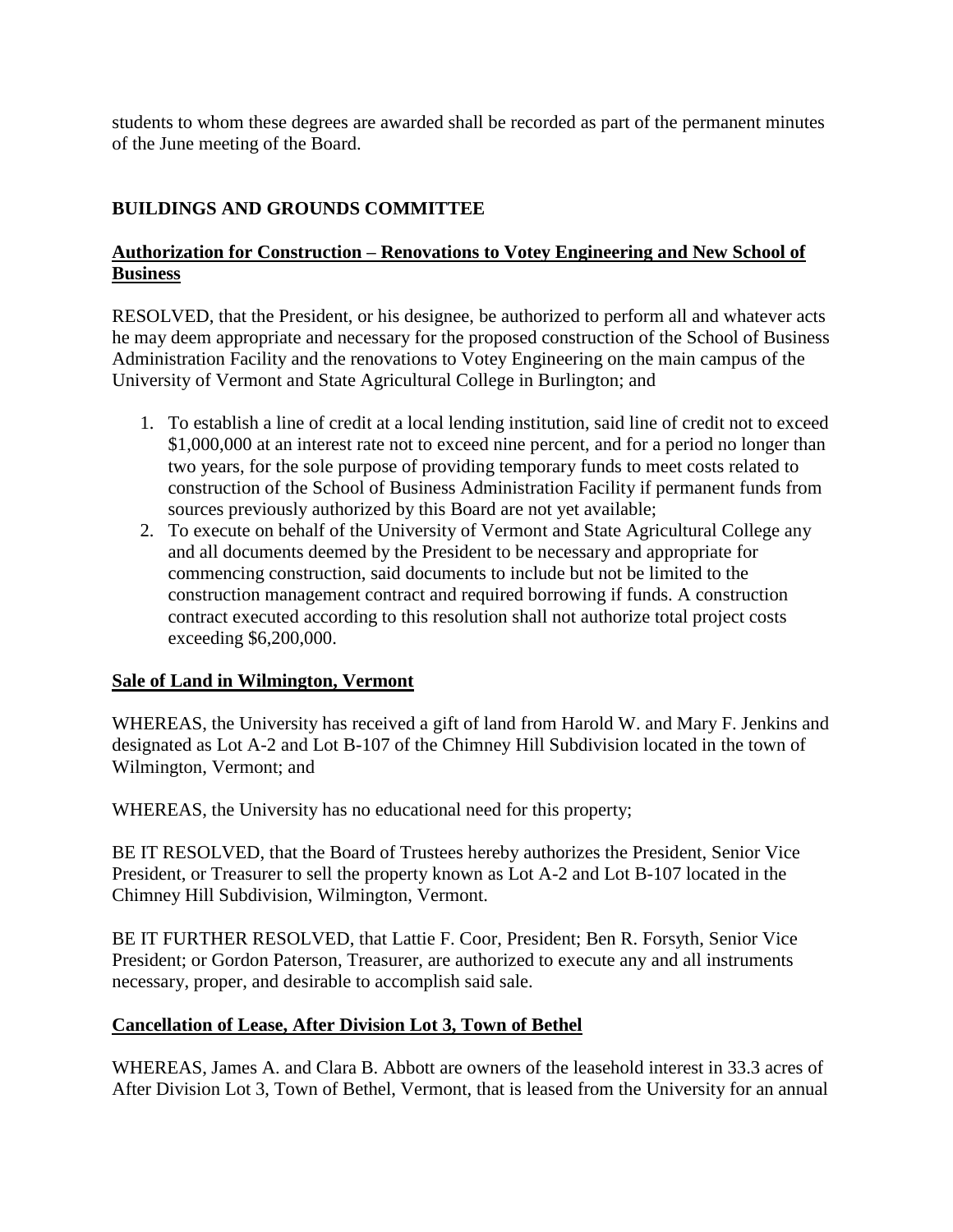<span id="page-17-0"></span>rent of \$6.00, which said lease is subject to a timber reservation of 8 acres, and was first leased by the Corporation of the University of Vermont on October 7, 1835, to Abel Wellington; and

WHEREAS, James A. and Clara B. Abbott desire to purchase the leasehold interest in After Division Lot 3, Town of Bethel, without the University reservation of oil and mineral rights per the University policy approved by the Board of Trustees on February 17, 1973;

BE IT RESOLVED, that the Board of Trustees hereby authorizes the President, Senior Vice President, or Treasurer to sell After Division Lot 3, Town of Bethel, at a price acceptable to the University's administration without the reservation of oil and mineral rights.

BE IT FURTHER RESOLVED, that Lattie F. Coor, President; Ben R. Forsyth, Senior Vice President; or Gordon Paterson; Treasurer, are authorized to execute any and all instruments necessary, proper, and desirable to accomplish said sale.

## **University Road Sewer Main License Agreement for 64 East Avenue**

WHEREAS, the University has received a request from Mr. Robert Lizotte, owner of property located at 64 East Avenue, Burlington, Vermont, for permission to tie into the existing sanitary sewer main located easterly of 64 East Avenue on land owned by the University;

BE IT RESOLVED, that the Board of Trustees hereby authorizes the President or Senior Vice President to grant a license agreement for purposes of construction and maintenance of a new sewer line to service property located at 64 East Avenue, City of Burlington, Vermont. This license agreement shall be granted upon receipt of the following conditions and details acceptable to the University:

- a. The University reserves the right to construct over or around the sewer main;
- b. Lizotte must obtain all state and local permits;
- c. Lizotte must have all plans approved by the University and assume a responsibility and liability for construction and connection to the existing sewer line;
- d. Lizotte must agree that if UVM builds or develops in the area requiring relocation, he is to share equally the costs of relocation;
- e. Responsible for all taxes assessed as a result of the license agreement;
- f. Agreement to be binding upon the heirs and assigns of Lizotte.

BE IT FURTHER RESOLVED, that Lattie F. Coor, President, or Ben R. Forsyth, Senior Vice President, are authorized to execute any and all instruments necessary, proper, and desirable to accomplish said granting of the sewer line license agreement.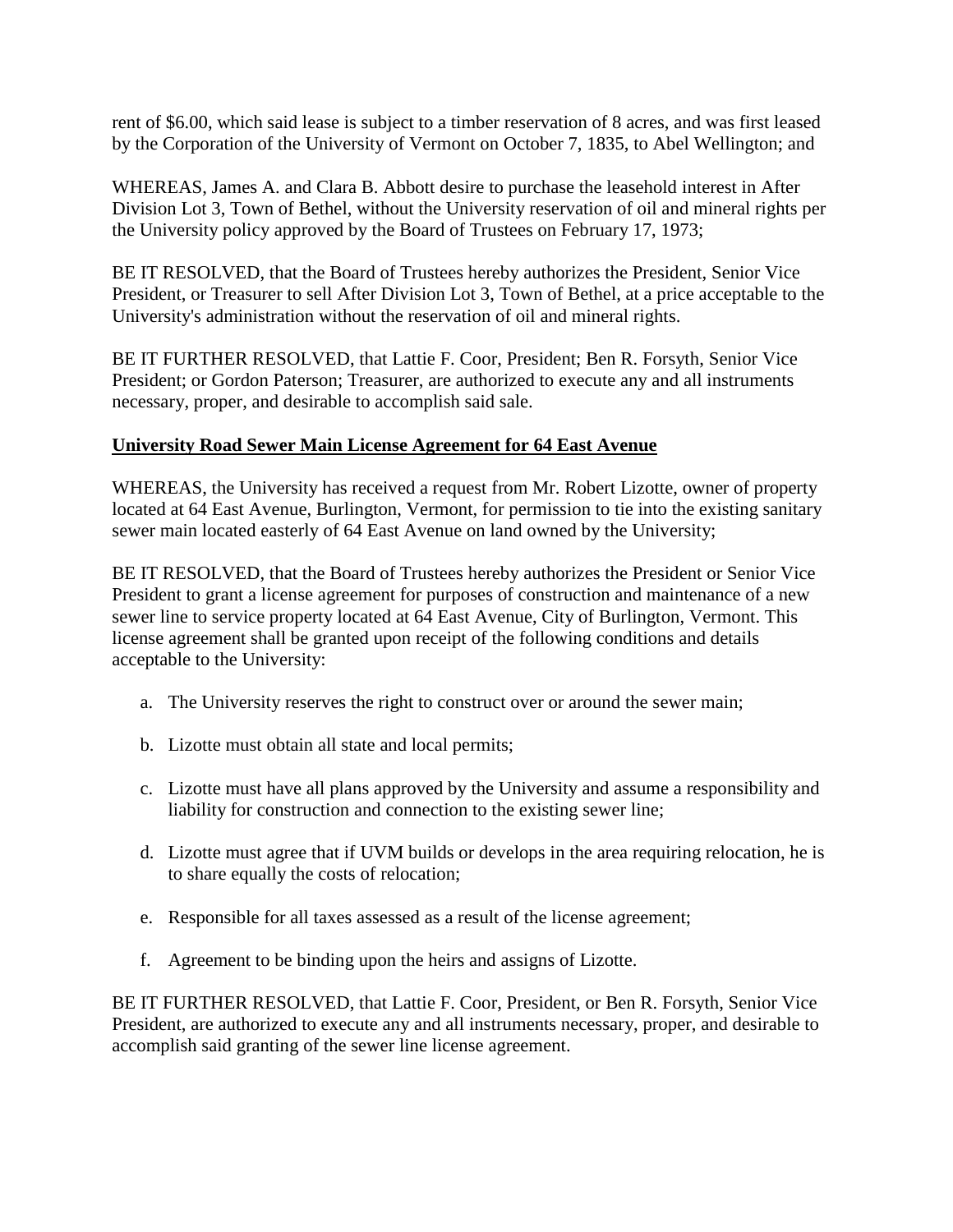## <span id="page-18-0"></span>**Pease Mountain Pedestrian Easement, Town of Charlotte**

WHEREAS, the University is the owner of 179 acres of land located in the Town of Charlotte, known as Pease Mountain; and

WHEREAS, the University desires to obtain additional pedestrian access to its property through property owned by Ruth J. Williams and Jennie W. Livermore, located northerly of its current holding; and

WHEREAS, Ruth J. Williams and Jennie W. Livermore are willing to deed to the University a 20-foot wide pedestrian easement;

BE IT RESOLVED, that the Board of Trustees hereby authorizes the President or Senior Vice President to accept a pedestrian easement to be added to the University's Pease Mountain Natural Area.

BE IT FURTHER RESOLVED, that Lattie F. Coor, President, or Ben R. Forsyth, Senior Vice President, are authorized to execute any and all instruments necessary, proper, and desirable to accomplish said sale.

# **FINANCE AND BUDGET COMMITTEE**

## **Budget Premises for Fiscal Year 1987 – General University and Morgan Horse Farm**

RESOLVED, that the Board of Trustees hereby approves the budget premises for Fiscal Year 1987 which lead to a General Fund operating budget of \$87,696,000 as described in the attached materials, and authorizes the President to proceed with detailed budget preparation in accordance with these premises.

RESOLVED, that the Board of Trustees approves the recommended operating budget for the Morgan Horse Farm for Fiscal Year 1987 in the amount of \$284,688.

## **Tuition and Fees for Fiscal Year 1987**

RESOLVED, that the Board of Trustees hereby approves increases in the following tuition rates effective with the 1986-87 academic year:

- a. In-state tuition from \$2,680 to \$2,914 per year;
- b. Out-of-state tuition from \$7,438 to \$8,184 per year; (The tuition rates translate into \$122 per credit hour for in-state and \$341 per credit hour for out-of-state students.)
- c. Medical student in-state tuition from \$6,930 per year to \$7,630; out-of-area tuition from \$16,540 to \$17,500 per year; regional compact student tuition for Rhode Island first-year and second-year students at \$7,630; first-year regional compact student tuition for Maine from \$7,880 to \$8,350, second-year from \$9,300 to \$8,350, third-year from \$9,820 to \$9,860, and fourth-year from \$9,820 to \$10,400. New York tuition will be set at the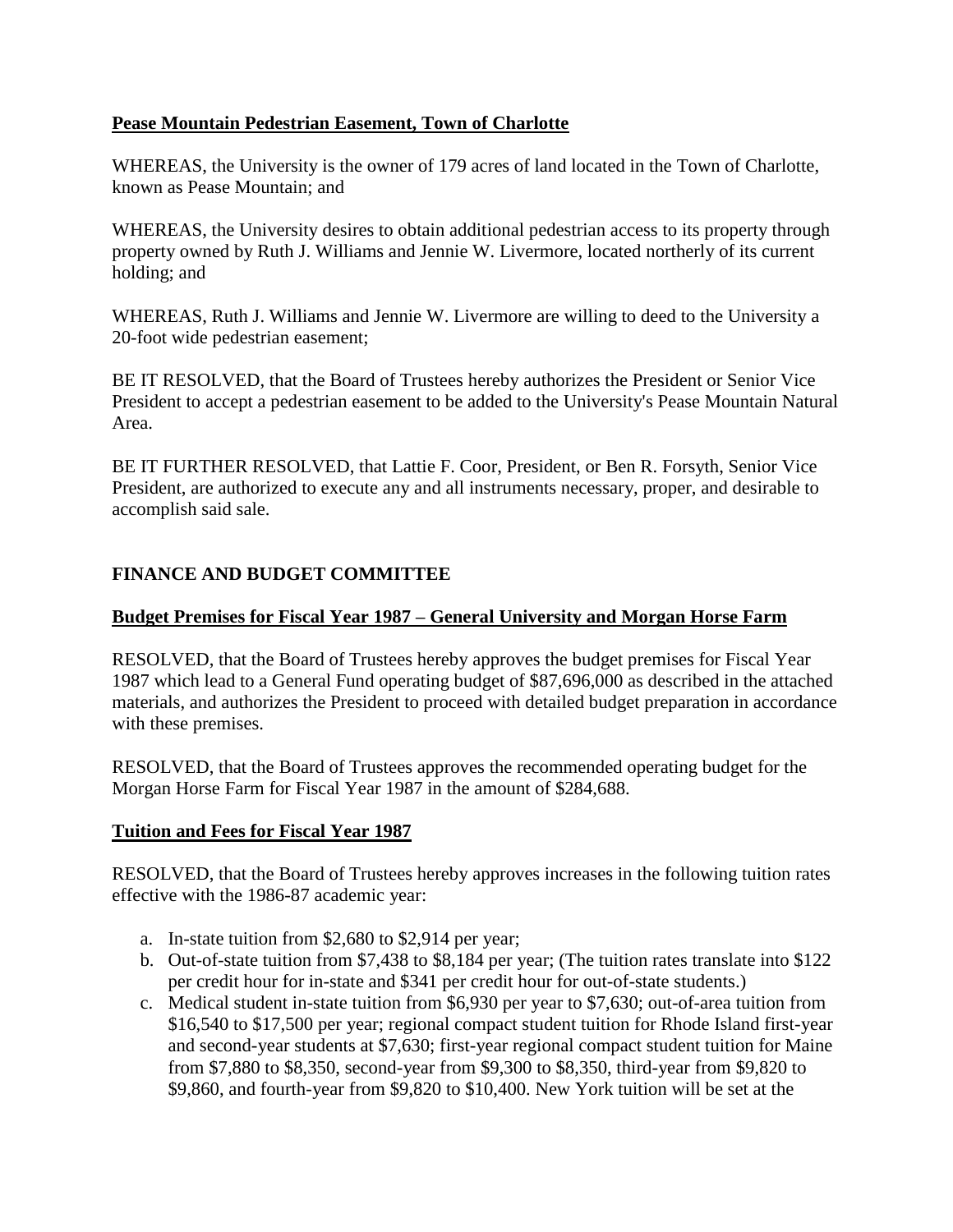<span id="page-19-0"></span>weighted average of all other nonresident students in the College of Medicine as approved by the Trustee resolution on December 4, 1982. It is currently estimated that this will mean an increase from \$13,350 to \$13,610.

d. Tuition for the Vermont Overseas Study Program from \$7,150 to \$7,950 per year (includes tuition, fees, room, board, and travel).

## **Changes in Fees for Fiscal Year 1987**

RESOLVED, that the Board of Trustees approves increases in the following fees effective with the 1986-87 academic year:

- a. Student Health Fee from \$118 to \$126 per year;
- b. Student Activity Fee from \$37 to \$44 per year.

## **Room and Meal Plan Rates for Fiscal Year 1987**

RESOLVED, that the Board of Trustees hereby approves the room and minimum meal plan rates for Fiscal Year 1987, as follows:

| Regular | <b>Hamilton Coop</b> |
|---------|----------------------|
| \$3156  | \$2930               |
| \$3,366 | \$3,140              |
| \$3,576 | \$3,350              |
| \$2,736 | \$2,510              |
|         |                      |

### **Addition of Investment Option to Retirement Plan**

RESOLVED, that the President or his designee is hereby authorized to implement the addition of the Calvert Social Investment Fund as an investment alternative to the University retirement plan. Further, the President or his designee is authorized to execute any and all documents necessary, proper, and desirable for that purpose.

### **Acceptance of Gifts and Grants**

RESOLVED, that the Board of Trustees hereby accepts gifts in the amount of \$1,435,418.90 and grants in the amount of \$4,686,361.

## **JOINT COMMITTEE ON HONORARY DEGREES**

### **Honorary Degrees**

RESOLVED, that the President be and hereby is authorized to offer and confer honorary degrees at the 1986 Commencement to those individuals recommended by the Joint Committee on Honorary Degrees.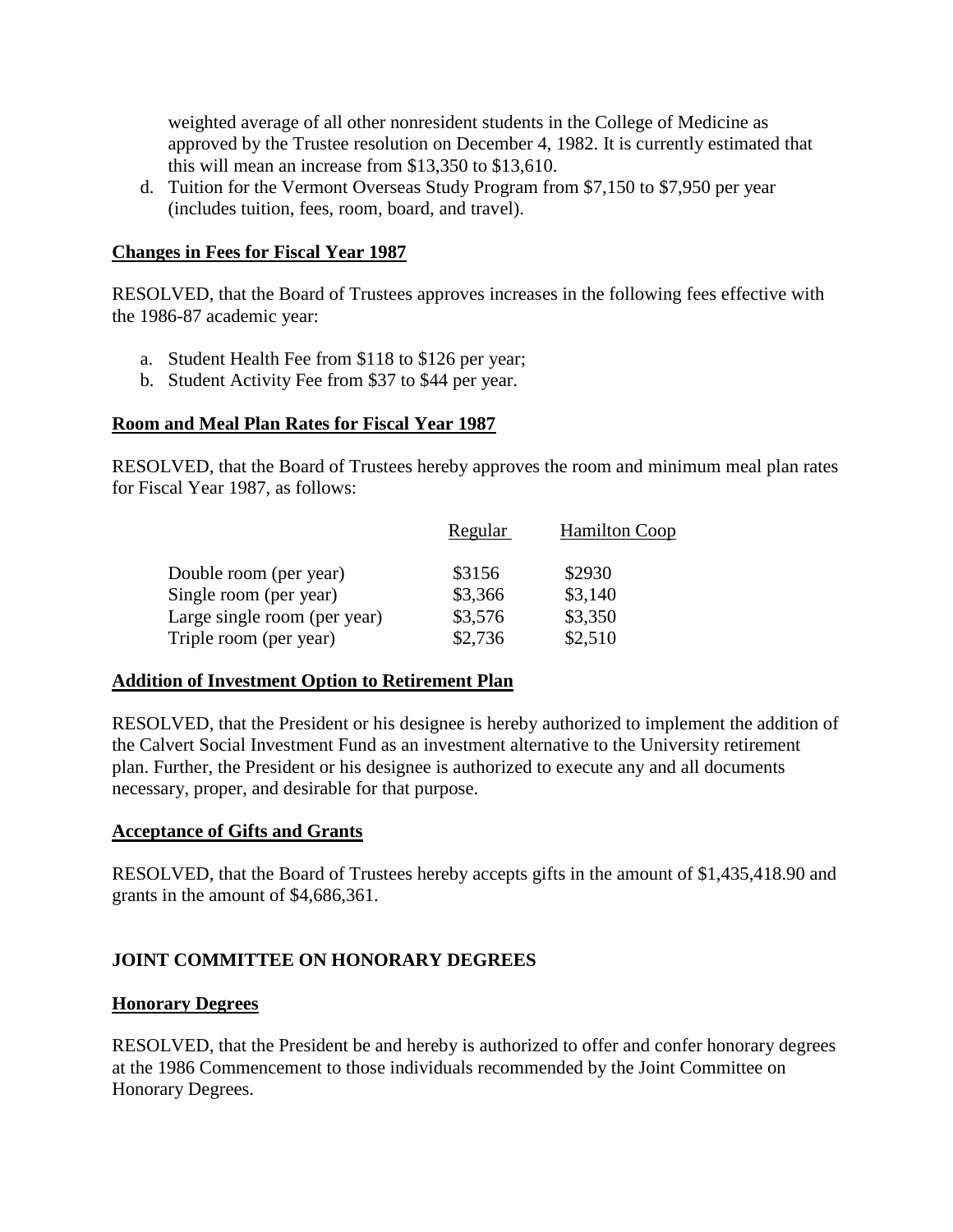## **Resignation of Phyllis Burke Davis**

WHEREAS, Phyllis Burke Davis has brought her deep devotion as an alumna to the Board of this University; and

WHEREAS, she has contributed significantly to the betterment of the University as a Trustee, as chair of its committees, and as Vice Chairman of the Board; and

WHEREAS, she has felt compelled to resign before the completion of her term;

THEREFORE, BE IT RESOLVED, that the Board of Trustees of the University of Vermont accepts with great regret the resignation of Phyllis Burke Davis and extends to her its deep appreciation, its affection, and its best wishes.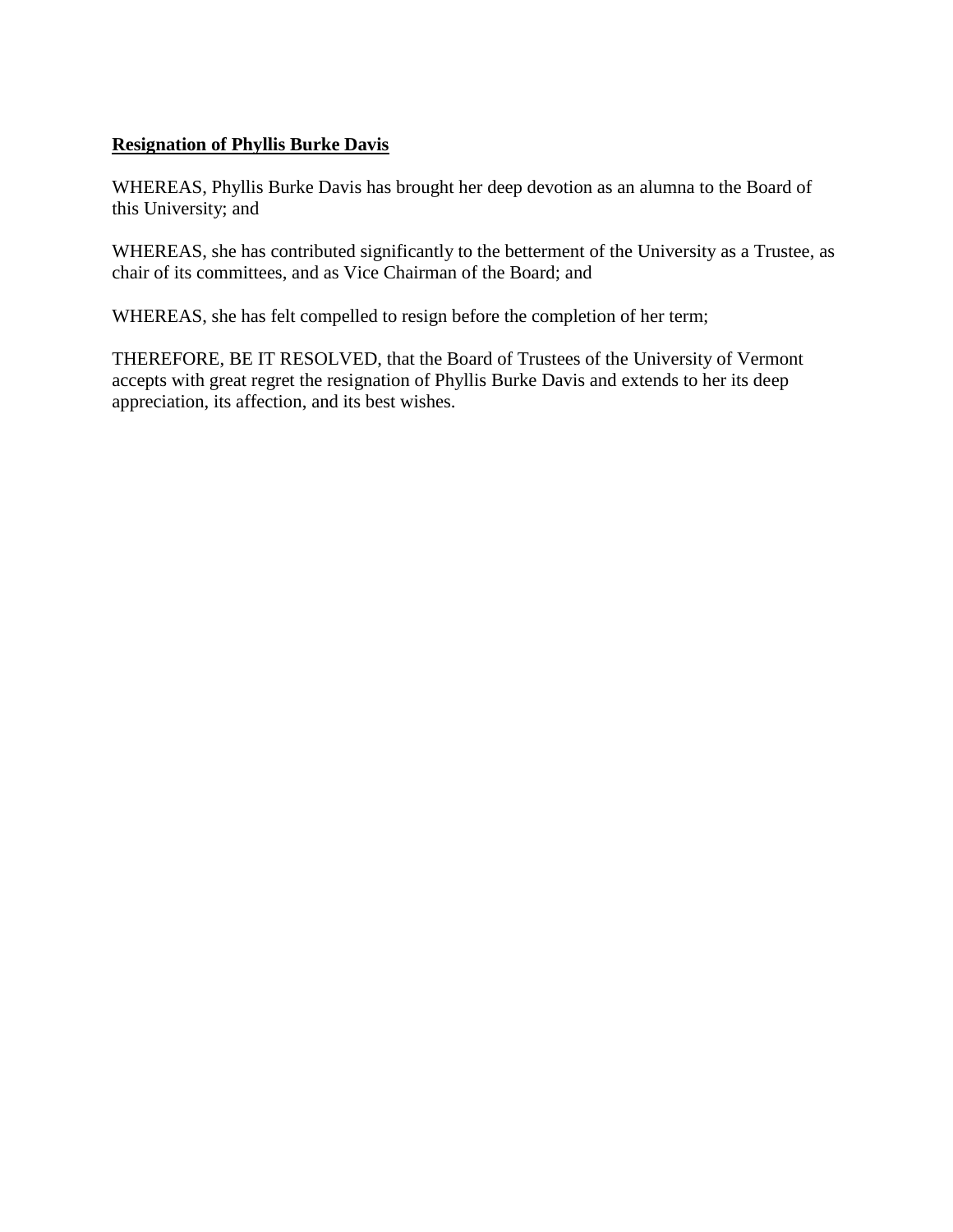## **RESOLUTIONS PRESENTED TO THE BOARD OF TRUSTEES**

## **March 8, 1986**

## <span id="page-21-0"></span>**EDUCATIONAL POLICY COMMITTEE**

## **Staff Actions**

RESOLVED, that the Board of Trustees receives the list of staff actions, including sabbatical leaves for 1986-87, and approves the leaves of absence noted on pages 6 and 7 of the staff action list.

## **Approval of Degrees**

RESOLVED, that the Board of Trustees approves the awarding of degrees to those students who have completed degree requirements and who have been recommended by their respective deans or directors and approved by the Faculty Senate.

### **Revision of Section 232 of Officers' Handbook**

RESOLVED, that the Board of Trustees approves the revision of the Officers' Handbook pertaining to the Faculty Grievance Procedure.

## **Revision of Section 152.3b of Officers' Handbook**

RESOLVED, that the Board of Trustees approves the revision of Section 152.3b of the Officers' Handbook as presented.

## **Revision of Sections 222, 231, 531, and 631 of Officers' Handbook**

RESOLVED, that the Board of Trustees approves the revision of Sections 222, 231, 531, and 631 of the Officers' Handbook as presented.

### **Proposal for the Department of Microbiology**

RESOLVED, that the Board of Trustees hereby approves the proposal for a new administrative structure for research and instruction in microbiology by creating: (1) a Department of Agricultural Biochemistry in the College of Agriculture and Life Sciences; and (2) a Department of Microbiology reporting to the Deans of the College of Medicine and the College of Agriculture and Life Sciences. This action will thus eliminate the current Departments of Medical Microbiology in the College of Medicine and Microbiology and Biochemistry in the College of Agriculture and Life Sciences.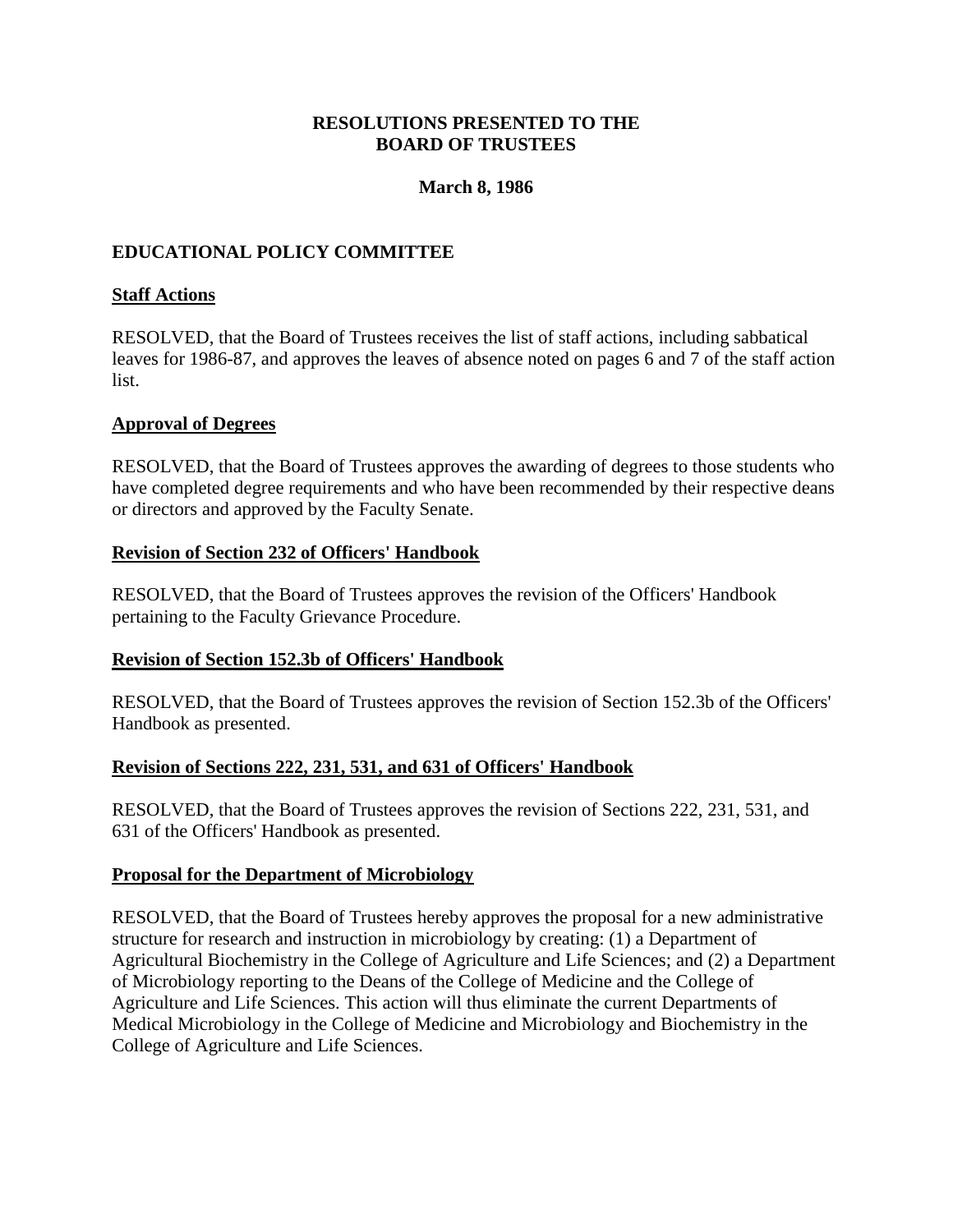## <span id="page-22-0"></span>**Proposal for Degree of Master of Social Work**

RESOLVED, that the Board of Trustees hereby approves a program of study leading to the degree of Master of Social Work beginning in the fall of 1987.

# **FINANCE AND BUDGET COMMITTEE**

## **Maximum Room and Meal Plan Rates, Fiscal Year 1987**

RESOLVED, that the Board of Trustees hereby approves maximum room and meal plan rates for Fiscal Year 1987, as follows:

|                              | Regular | <b>Hamilton Coop</b> |
|------------------------------|---------|----------------------|
| Double room (per year)       | \$3180  | \$2950               |
| Single room (per year)       | 3,392   | 3,162                |
| Large single room (per year) | 3,602   | 3,374                |
| Triple room (per year)       | 2,756   | 2,528                |

## **Authorization for Checking Account**

WHEREAS, the present depository used by our student loan collection agency will no longer operate in that capacity; and

WHEREAS, the collection agency wishes to use the City National Bank in this capacity;

BE IT RESOLVED, that the Board of Trustees hereby authorizes the Treasurer to open a checking account witl1 the City National Bank of Venice, California, to serve as a student loan depository; and

BE IT FURTHER RESOLVED, that Gordon Paterson, Treasurer; Garth L. Peterson, Assistant Treasurer; and Gregory C. Lothrop, Assistant to the Treasurer; be authorized to execute checks drawn on this account.

## **Acceptance of Gifts and Grants**

RESOLVED that the Board of Trustees hereby accepts gifts in the amount of \$1,908,034.42 and grants in the amount of \$6,801,902.

## **INVESTMENT COMMITTEE**

## **Sale of Stocks**

WHEREAS, the University of Vermont and State Agricultural College Board of Trustees voted on December 6, 1985, to sell stocks in corporations doing business in the Republic of South Africa; and